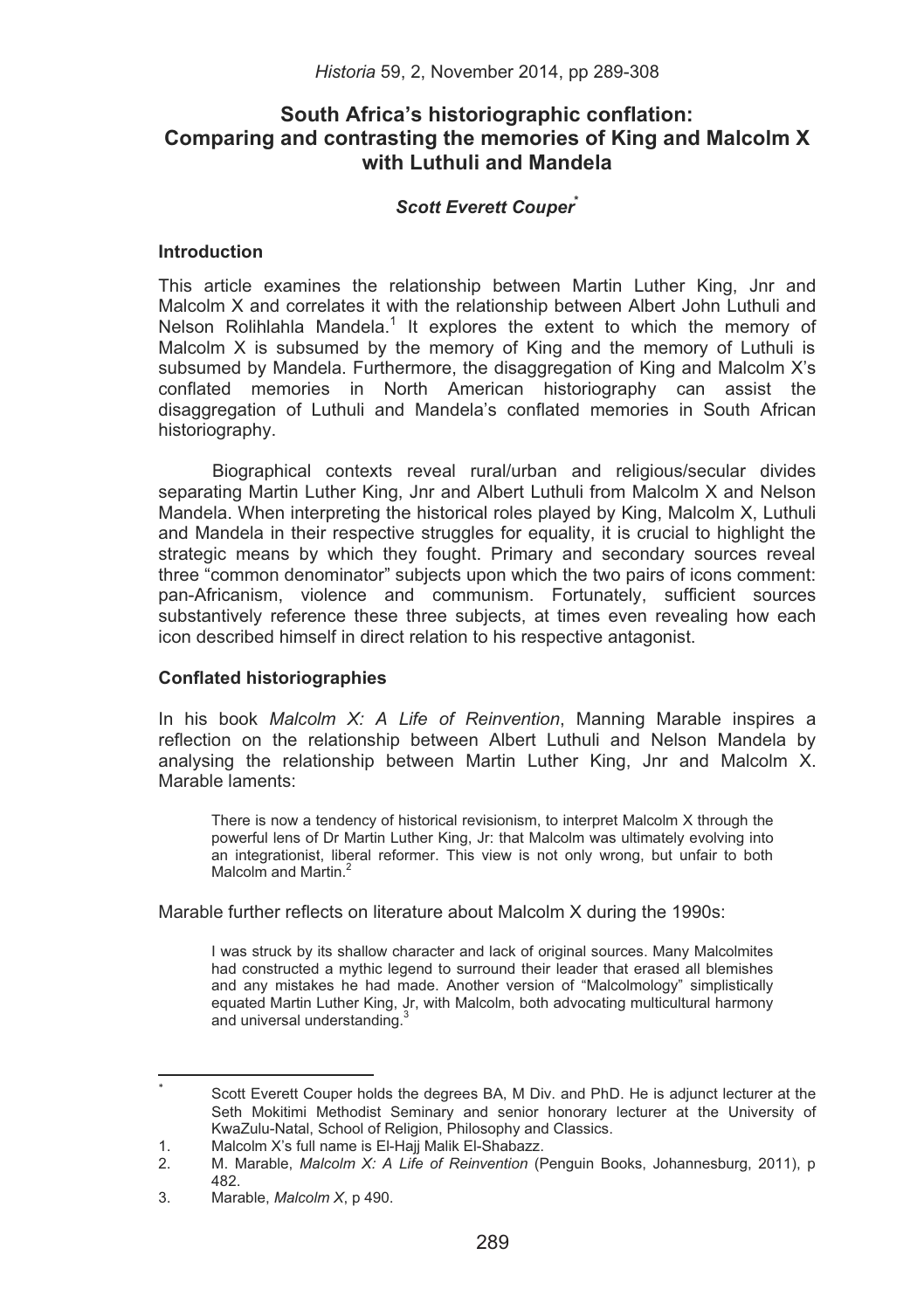A similar historiographic dynamic to that which Manning Marable identifies, wherein Malcolm X is grafted to Martin Luther King, Jnr, is found within South African nationalist mythology taught in curricula, museums and spaces of public memory.4 A sanitised and inaccurate history is told wherein "Nelson Mandela convinced Albert Luthuli of the need to embark upon the armed struggle" and Luthuli thereafter supported it.<sup>5</sup> Archival research reveals that the opposite occurred; Luthuli was *not* convinced and he argued publicly against the armed struggle after it was launched, well into 1962 until he was silenced, if not by his own liberation movement, then by the apartheid regime's Sabotage Act.<sup>6</sup>

Following Nelson Mandela's death in December 2013, the world mourned his passing and rightfully paid him homage for his laudable and extraordinary efforts toward reconciliation in South Africa during the 1990s.<sup>7</sup> Many such tributes to Mandela in Europe and the United States were historically inaccurate or incomplete. Bill Keller characterised the eulogies as "sanitised" and as a result he sought "personal refuge from the canonisation": "'Sweet Jesus', lamented one of my cohort in an e-mail. "I've had to stop looking at the TV". So much of the coverage celebrated the saint but missed the man".<sup>8</sup> The media and pundits reasonably revered Mandela for his reconciliatory stance, but played down the fact that he was the former commander in chief of an army – Umkhonto we Sizwe, or MK, also known as the Spear of the Nation and the armed wing of the African National Congress. The media dwelt on his facilitation of "a peaceful transition", yet neglected to consider, for instance, that South Africa's liberation from apartheid came in the midst of a low-intensity civil war between the African National Congress (ANC) and the Inkatha Freedom Party (IFP) wherein thousands of Blacks died.<sup>9</sup> South Africa's liberation certainly did not come free of carnage.

Ubiquitous hagiographies of Nelson Mandela repeat the claim that he emulated Martin Luther King, Jnr and Mohandas Gandhi although he ideologically and strategically disagreed with them. The following is a quintessential example of the hagiographic claim:

<sup>&</sup>lt;u> 1989 - Johann Stein, mars an t-Amerikaansk kommunister (</u> 4. For a long itemisation of these types of remembrances, see S. Couper, "Bound by Faith: A Biographic and Ecclesiastic Examination (1898–1967) of Chief Albert Luthuli's Stance on Violence as a Strategy to Liberate South Africa", PhD dissertation, School of Anthropology, Gender and Historical Studies, University of KwaZulu-Natal, November 2008, pp 159–167, pp 172–200 and pp 214–215.

<sup>5. &</sup>quot;Approached by Mandela, Luthuli agreed to the armed struggle". Exhibition at the University of Fort Hare, Howard Pim Africana Library, ANC Archives, Nelson Mandela Foundation, viewed 9 July 2008.

<sup>6.</sup> S. Couper, "'An Embarrassment to the Congresses?': The Silencing of Chief Albert Luthuli and the Production of ANC History", *Journal of Southern African Studies*, 35, 2, 2009, pp 331–348.

<sup>7.</sup> John Mahama's "He Taught a Continent to Forgive" and Zakes Mda's "The Mandela I Knew", are examples of these hagiographic tributes. *New York Times*, Op-Ed, 6 December 2013.

<sup>8.</sup> B. Keller, *The New York Times Magazine*, 29 December 2013, pp 8–9.

<sup>9. &</sup>quot;Nelson Mandela", *New York Times*, 6 December 2013.

Race categorisations are social constructs and thus are inaccurate. Nonetheless, for the purpose of writing history, they must be reluctantly used. Therefore, this paper refers to "Blacks" and "Whites" as proper nouns when used as racial groupings. When used as adjectives, "black" and "white" are improper nouns (for example, "black students" and "white supremacy"). I use the term "African-American", which is synonymous with the antiquated term used in the 1960s, "Negro" and "Afro-American", for Blacks in North America.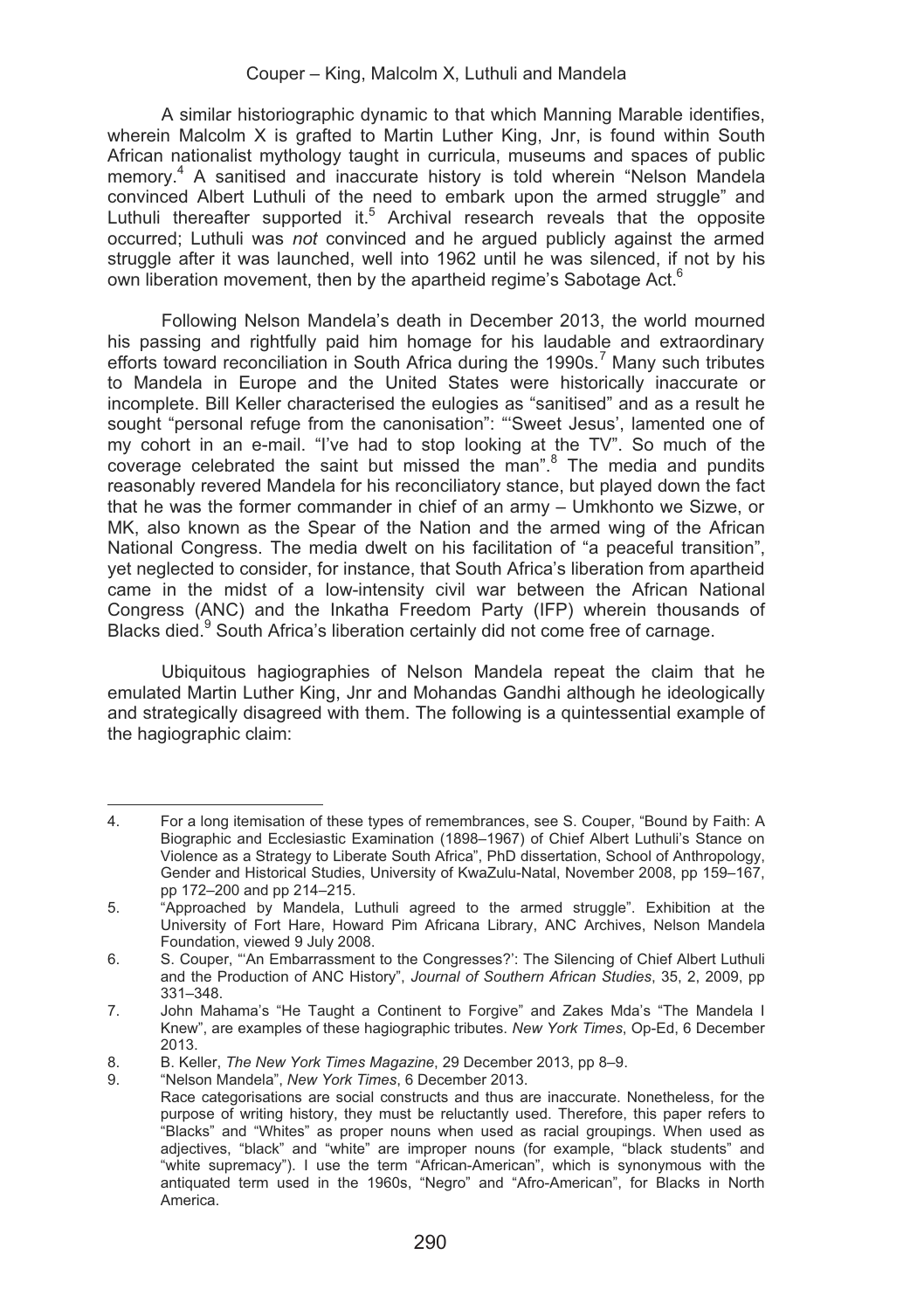Mandela's stature as a freedom fighter against apartheid … and a seeker of peace with his enemies was on par with that of other men he admired: American civil rights activist Martin Luther King, Jr and Indian independence leader Mohandas K. Gandhi<sup>10</sup>

Mandela's role in the formation and launching of MK and the civil war between the ANC and the IFP are not necessarily to Mandela's discredit, but he did not espouse non-violence as a means to achieve liberation as did Gandhi, King and Albert Luthuli. Mandela stated in his autobiography that he specifically did not agree with Gandhi's strategic philosophy, especially within the South African context:

I was raising the issue of violence so soon after the Treason Trial, where we had contended that for the ANC non-violence was an inviolate principle, not a tactic to be changed as conditions warranted. I myself believed precisely the opposite; that nonviolence was a tactic that should be abandoned when it no longer worked.<sup>1</sup>

The grafting of Nelson Mandela to Martin Luther King, Jnr and Mohandas Gandhi is neither isolated nor only recent. The same messy conflation occurred in a 2007 commemorative brochure published by the Premier's Office of the KwaZulu-Natal provincial government that recognised the 40th anniversary of Albert Luthuli's death. Therein, a message from James Orange honoured Luthuli by associating him with King and Gandhi (together, the "trinity"). Yet the tribute oddly included Mandela who neither harboured a "non-violent philosophy" nor initiated a "non-violent fight".

It was because of this that Chief Luthuli, as Secretary-General of the ANC, got his inspiration to fight a non-violent fight. This non-violent philosophy made it possible for Gandhi to receive the Nobel Peace Prize and it would set the foundation for Chief Luthuli, Dr King and Nelson Mandela to have the same honour bestowed upon them  $12$ 

The same "shallow character" of biographies conflating King and Malcolm X can be found in the above tribute that fuses Luthuli. King and Gandhi to Mandela.<sup>13</sup> Orange did not mention Frederik de Klerk, who received the Peace Prize jointly with Mandela. Mandela and de Klerk received the Prize, *not* for their use of nonviolent methods to achieve liberation, but rather for their efforts to engender *reconciliation* after a violent war initiated by the National Party regime and eventually responded to in kind for 30 years by the ANC. Mandela cannot be historically amalgamated with Gandhi, Luthuli or King concerning non-violent resistance to white supremacy because since at least June 1961, Mandela did not support the strict use of non-violent tactics as the primary means by which to liberate South Africa.

In his biography of Malcolm X, Manning Marable challenges what he perceives as Alex Haley (who wrote Malcolm X's autobiography) and Bayard Rustin's (Malcolm X's antagonist in debates and Martin Luther King Jnr's ideological mentor) posthumous distortion of Malcolm X. Marable charges that

<u> Andrew Maria (1989)</u>

<sup>10.</sup> C. Torchia (Associated Press), "A Father Lost", *Indian River Press Journal*, 6 December 2013, p 1B.

<sup>11.</sup> N. Mandela, *Long Walk to Freedom* (Abacus, London, 1995), pp 321–322.

<sup>12.</sup> Couper, "Bound by Faith", pp 199–200. Couper cited "Commemoration of Chief Albert Luthuli, 2007", Launch Edition, KwaZulu-Natal Provincial Government, Office of the Premier, printed booklet, February 2007, p 12.

<sup>13.</sup> Luthuli was the president general, not "secretary general" of the ANC. Gandhi never received the Nobel Peace Prize.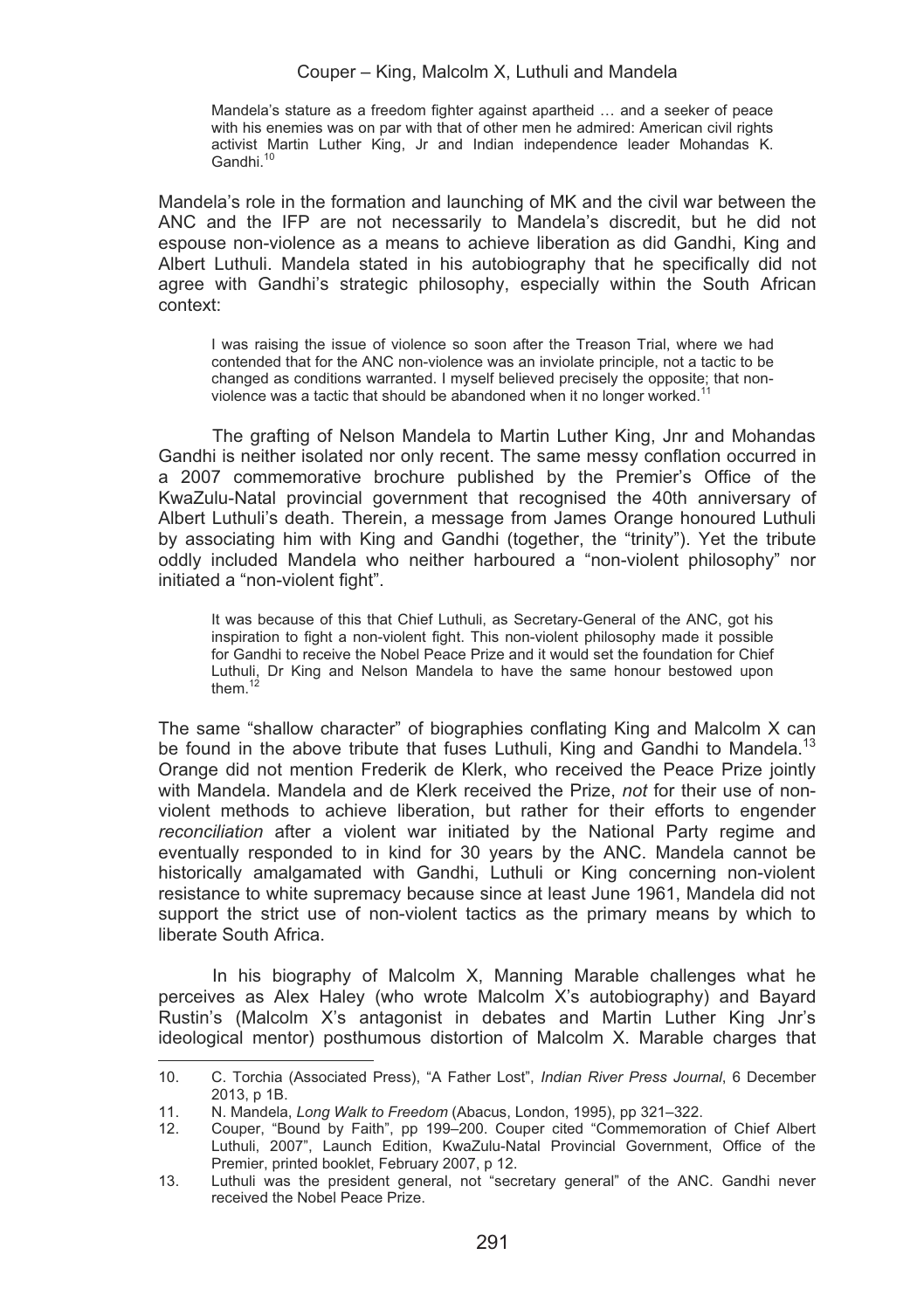Haley and Rustin manipulated the collective memory of Malcolm X by reconfiguring him from a revolutionary to a pragmatic liberal.

Rustin, like Alex Haley, discounted the effectiveness of black nationalism as a potential force in challenging racial inequality. Both men misinterpreted Malcolm's last frenetic year as an effort to gain respectability as an integrationist and liberal reformer, which was not an accurate or complete reading of him. Rustin's characterisation of Malcolm was designed to deny the militancy and radical potential of "field Negroes", the black ghetto masses … It was a vision that Haley shared, which is why the *Autobiography* does not read like a manifesto for black insurrection. but much more in the tradition of Benjamin Franklin's autobiography. This may help to explain the enormous popularity of the *Autobiography* and its adoption into the curriculum in hundreds of colleges and thousands of high schools.<sup>1</sup>

The same dynamic is observed in the remembrances of Albert Luthuli and Nelson Mandela. Concerning Mandela, Alexander Beresford points out:

This discourse not only ignores the ambiguities, contradictions and tensions within Mandela's leadership, ideals and agency: it cherry picks certain elements of Mandela's leadership that reify the ideological hegemony of Western liberalism.<sup>15</sup>

A similar dynamic occurred with Mandela's 1994 autobiography and Anthony Sampson's 1999 authorised biography which were based primarily on autobiographical manuscripts written in the mid-1970s.<sup>16</sup> James Myburgh discerns:

In both *Long Walk to Freedom* and the *Authorised Biography* there appears to be extensive "scrubbing" from the original manuscript of passages pointing to Mandela's support for the Soviet Union and his fervently expressed belief in Marxist-Leninist ideology. This is important as these two books were foundational in cementing the West's understanding of Mandela and the ANC.<sup>17</sup>

Mandela's ubiquitously stocked autobiography "liberalises" him; it is the story of a militant turned into a dove and an apostle for inter-racial harmony and is thus in part a "feel good" biography for North American, European and South African Whites.

One can discern contrasts between Martin Luther King, Jnr and Malcolm X's relationship and Albert Luthuli and Nelson Mandela's relationship. Nonetheless, there are numerous similarities that allow for substantive commentary. Of course, one also has to qualify biographical statements in context, understanding that few if any historical figures have static philosophies. It is precisely the change in philosophies that give commentators some degree of freedom in remembering and interpreting icons' lives. That being said, King and Luthuli advocated consistent philosophies and strategies. During Mandela's long life, he emphasised various philosophies: non-violent resistance, military revolution and gracious reconciliation. Manning Marable rightly points out that Malcolm X's political philosophy toward the end of his life was almost in chaos, and thus his

<sup>&</sup>lt;u> 1989 - Johann Stein, mars an t-Amerikaansk kommunister (</u> 14. Marable, *Malcolm X*, p 466.

<sup>15.</sup> A. Beresford, "Nelson Mandela and the Politics of South Africa's Unfinished Liberation", *Review of African Political Economy*, 2014, p 299.

<sup>16.</sup> S. Ellis, "New Light on Nelson Mandela's Autobiography", *PoliticsWeb*, 13 January 2014. www.politicsweb.co.za/politicsweb/view/politicsweb/en/page71619?oid=509092&sn=Detail &pid=71619, accessed 11 July 2014.

<sup>17.</sup> J. Myburgh, "The Meaning of Mandela's Prison Manuscript", *PoliticsWeb*, 15 January 2014. www.politicsweb.co.za/politicsweb/view/politicsweb/en/page71619?oid=510821&sn=Detail &pid=71619, accessed 11 July 2014. A. Sampson, *Mandela: The Authorised Biography*  (Jonathan Ball, Johannesburg, 1999).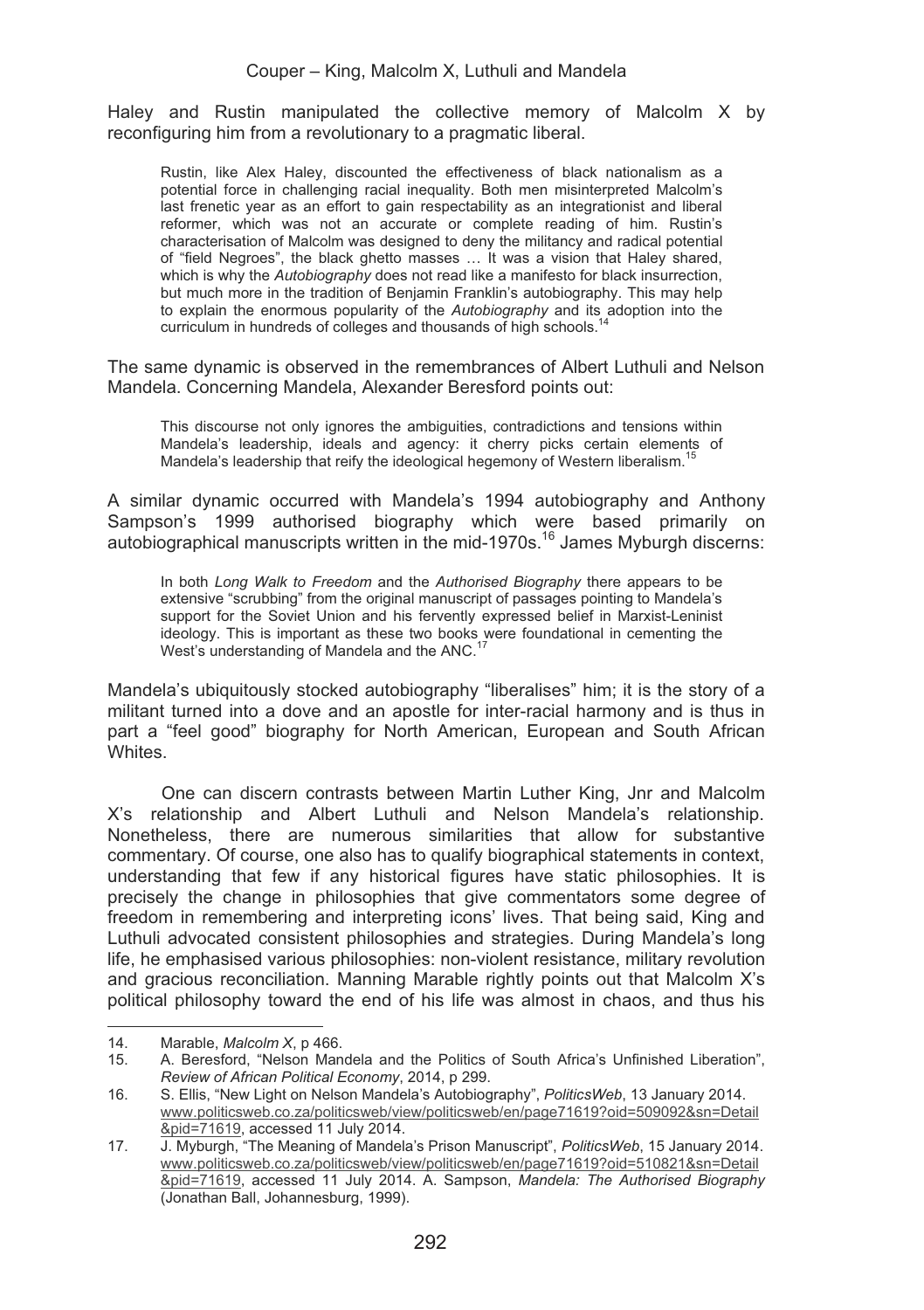advocacy was confused if not contradictory. Mandela and Malcolm X's later, more "soft", philosophical outlooks are remembered to a much greater extent than their earlier more militant stances and the public often becomes "supercessionist" when interpreting and evaluating the entirety of Mandela and Malcolm X's political trajectories. By examining how King and Malcolm X are inaccurately remembered, an analysis can be made of the manner in which Luthuli and Mandela are also inaccurately remembered.

## **Dialectical relationships**

<u> Andrew Maria (1989)</u>

Martin Luther King, Jnr and Malcolm X were conterminously active politically from 1955 (when King led the Montgomery Bus Boycott) to 1965 (when assassins killed Malcolm X). Albert Luthuli and Nelson Mandela were conterminously active politically from 1945 (when Luthuli joined the ANC) to 1962 (when Luthuli and King issued the "Appeal for Action against Apartheid"). Therefore, the two pairs were conterminously active politically from 1955 to 1962. All four icons spent time incarcerated. Three of the four won Nobel Peace Prizes. All four icons "wrote" autobiographies – or rather, "as told by" texts; that is, all four produced autobiographies through amanuenses. Charles Hooper wrote Luthuli's; Clayborne Carson wrote King's; Alex Haley wrote Malcolm X's; and Richard Stengel heavily edited Mandela's.

Martin Luther King, Jnr and Malcolm X met only once, for a few minutes in March 1964. Geography and bannings limited Albert Luthuli and Nelson Mandela's personal contact with one another. As ideological and strategic rivals, Malcolm X undermined King and Mandela undermined Luthuli. The pairs were rivals in terms of their mutual contestation over constituencies. In practice (and in private), King honoured Malcolm X and vice-versa. Alex Haley believed Malcolm X possessed a "reluctant admiration" for King.18 Luthuli and Mandela shared the same grace with one another. In practice (and private), Luthuli honoured Mandela and vice-versa. Nonetheless, all four possessed very strong convictions and though they respected each other as ideological foes, they defended their positions vociferously and hence undermined one another.

The primary contextual vantage through which Martin Luther King, Jnr and Albert Luthuli operated was rural. Malcolm X and Nelson Mandela's primary contextual vantage was urban. This urban and rural divide provides some perspective when evaluating each icon's degree of militancy.19 A rural vantage would be considered, more often than not, more conservative than an urban one. King and Luthuli appealed to a greater extent to a rural, faith-based and socially conservative constituency, whereas Malcolm X and Mandela appealed to an urban (township and ghetto), secular and socially liberal constituency. Manning Marable reflects on a 1961 address Malcolm X gave at Howard University in which he highlighted the urban and rural divide amongst North American leaders:

Malcolm's address that was especially effective in appealing to civil rights organisers and leftists was proletarian appeal. He claimed that Muhammad and the Nation represented Blacks who were unemployed, impoverished and angry. The majority of urban Blacks were confined to the ghetto, where they were subjected to police brutality; indeed, law enforcement authorities functioned like an occupying army

<sup>18.</sup> Shabazz, El-Hajj Malik, *The Autobiography of Malcolm X* (Ballantine Books, New York, 1999), p 406.

<sup>19.</sup> B. Freund, "Obituary: The Shadow of Nelson Mandela, 1918–2013", *Review of African Political Economy*, 41, 140, 2014, p 292.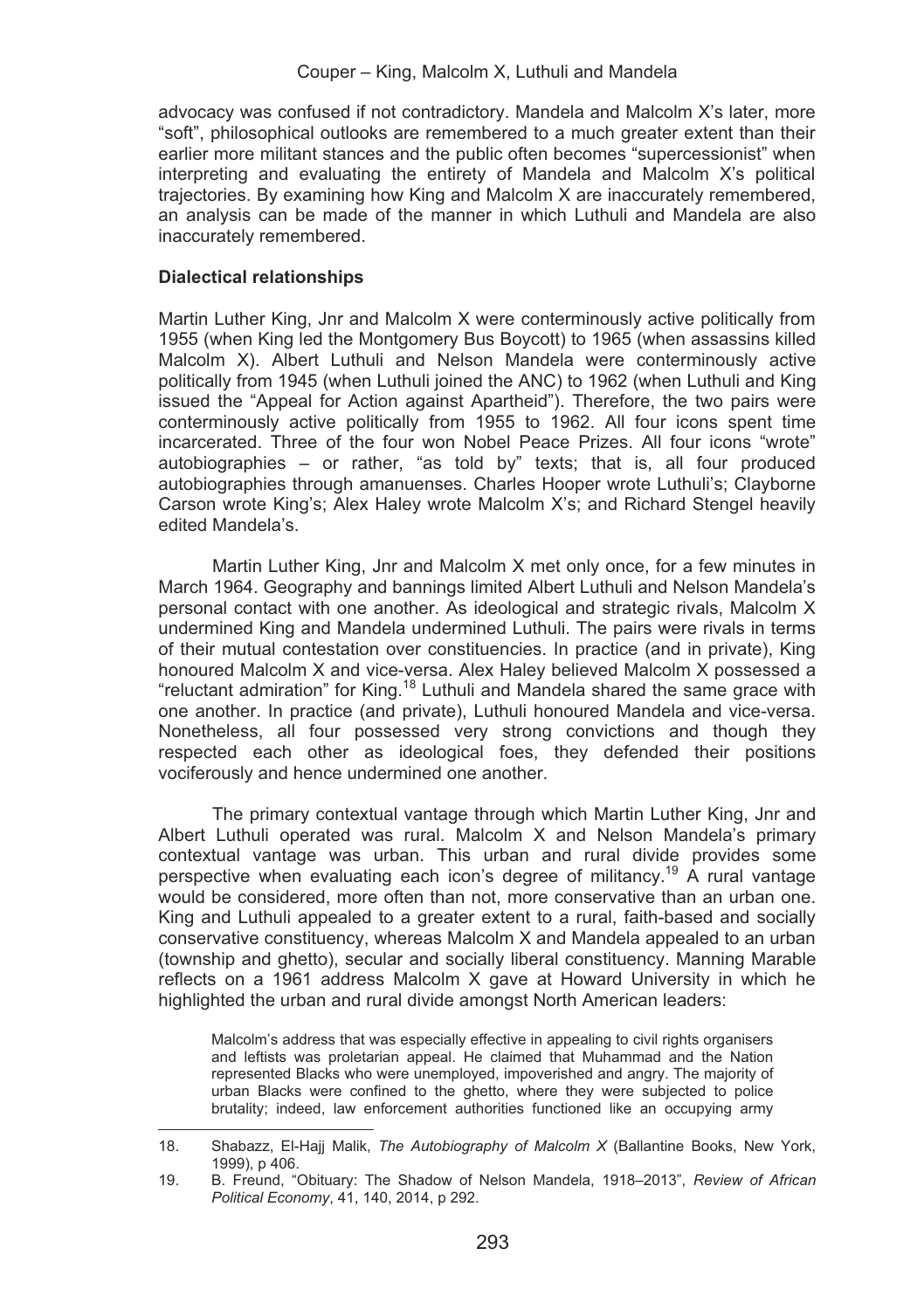under colonial conditions. In effect, Malcolm was using the analogy of postcolonial Africa to define the political *conflict between leaders* in the United States (emphasis added). $^{20}$ 

Such a commentary suggests a similar rural and urban divide also existed in South Africa's leaders, notably, between Luthuli (rural) and Mandela (urban).

With qualification, a religious and secular divide can be discerned between Martin Luther King, Jnr and Malcolm X. King's primary constituency was always primarily Christian. Malcolm X's political views were initially theologically motivated, though mediated by Elijah Mohammad's "cult of personality". However, as Malcolm X in time realised, the Nation of Islam was heretical. Though Malcolm X can be described as religiously "devout", the sect he served and led was superficial theologically by the standards of orthodox Islam. The Nation of Islam promoted a culture or ideology (black nationalist, under the guise of Islam) rather than a religion or spiritual movement.<sup>21</sup> Malcolm X's constituencies primarily appealed only to the Nation of Islam and secularists.

A similar religious and secular divide existed between Albert Luthuli and Nelson Mandela. Luthuli primarily appealed to faith-based communities, whereas Mandela appealed to secularists. Winnie Mandela recalled an occasion when Luthuli visited her home in Johannesburg:

On this occasion Chief Luthuli arrived with ["Comrade Madiba", Nelson Mandela], Walter Sisulu, JB Marks, Moses Kotane and Dan Tloome … I served dinner, but before they would eat Chief Luthuli would say a prayer. I will not mention which of the other men felt uncomfortable during this, for they too had their beliefs.<sup>22</sup>

Mandela was likely uncomfortable with Luthuli's strong faith-based politics. Mandela's unpublished autobiography, smuggled from prison in the 1970s, indicates his antipathy of religion stemmed from his "unhesitating embrace of<br>dialectical materialism".<sup>23</sup> In Mandela's autobiography, he articulates his agnostic, if not atheist, beliefs:

In this regard dialectical materialism is a mighty weapon which puts me in a strong position to realise all my aspirations as a nationalist and as a member of the human race … dialectical materialism excludes belief in the existence of a supernatural world and rests on the principle that all causes are capable of scientific explanation. It demands that our actions should be based on facts that can be verified through observation, research or experiment. It rejects anything beyond the realm of experience and in particular the existence of a supreme being directing the course of human affairs. For this reason, many people who otherwise would accept the correctness of a materialist approach feel outraged when they realise that belief in dialectical materialism clashes with their religious views. Those … who have been brought up in religious homes, educated in missionary schools, prayed regularly and modelled their lives on religious principles are grieved when scientific truth forces

<sup>&</sup>lt;u> 1989 - Johann Stein, mars an t-Amerikaansk kommunister (</u> 20. Marable, *Malcolm X*, p 187.

<sup>21.</sup> Malcom X's brand of black nationalism advocated racial segregation. In contrast, Martin Luther King, Jnr, Albert Luthuli and Nelson Mandela advocated racial integration.

<sup>22.</sup> N. (Winnie) Madikizela-Mandela, "A Person of Immense Dignity and Noble Bearing", *Umrabulo: Special Edition, A Tribute to Chief Albert Luthuli, August 2007, p 28.*<br>23. N. Mandela, "Nelson Mandela's Autobiography", 23. N. Mandela, "Nelson Mandela's Autobiography",<br><u>www.nelsonmandela.org/images/uploads/ LWOM.pdf</u>, accessed 30 June 2014, p 104. The

document, written between 1974 and 1977, is a 627 page manuscript released by the Mandela Centre of Memory. In August 1977, Mac Maharaj smuggled the manuscript out of Robben Island and handed to Yusuf Dadoo, chairman of the South African Communist Party.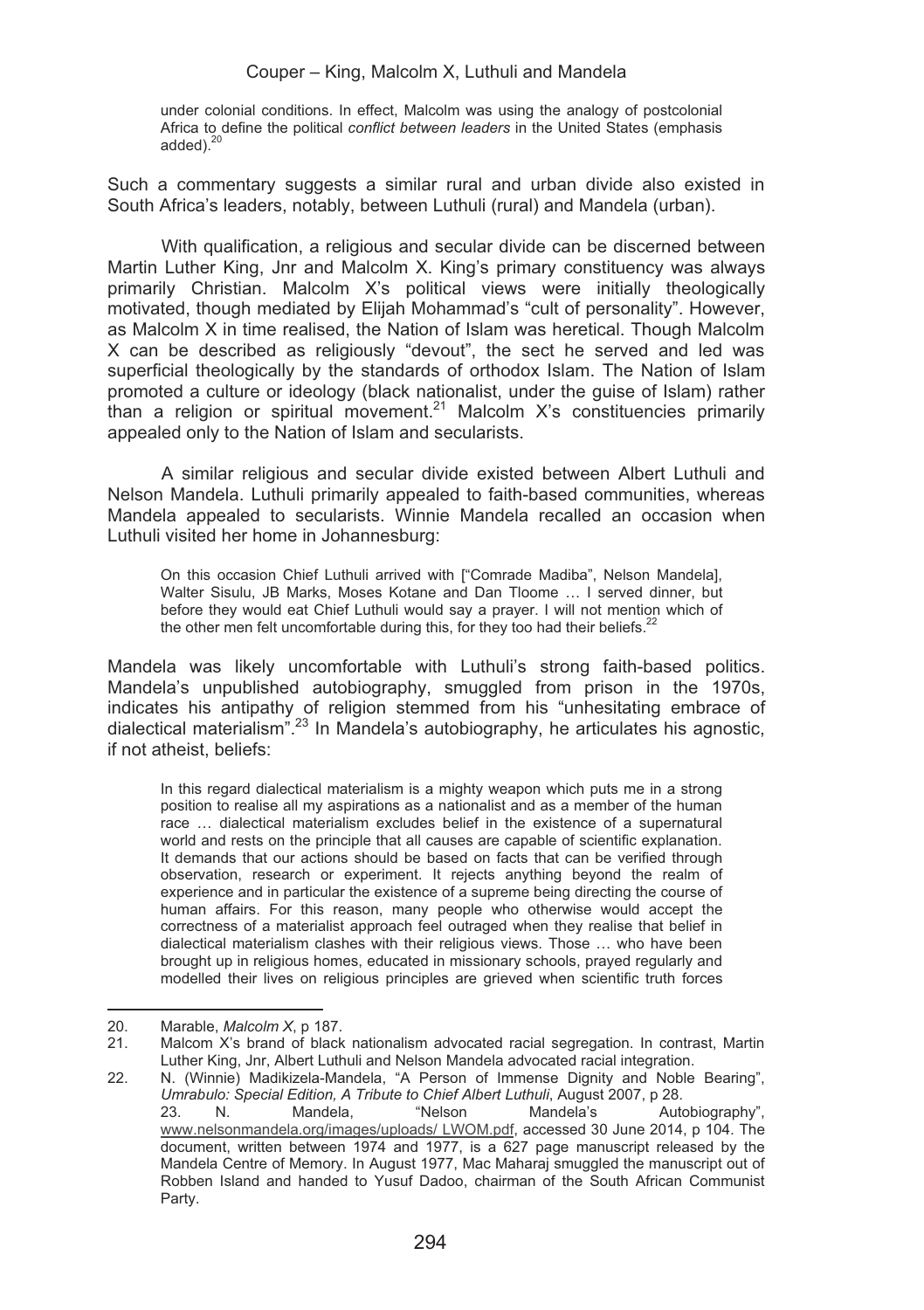them to abandon established beliefs and to allow new forces to channel their beliefs and aspirations in a totally different direction.<sup>24</sup>

Mandela's beliefs are in direct contrast to those of Luthuli, who felt ultimately accountable to his faith, as evidenced in his autobiography *Let My People Go*. 25 Luthuli never relinquished his Congregational mission theology, whereas Mandela adopted historical dialectical materialism. Mandela stated in his 1970s autobiography ["scrubbed" from its 1994 version and from the 1999 authorised biography<sup>26</sup>]:

To reject the co-operation of a party [the SACP] with such a good record can only be due to the influence of our own background and of missionary education, to many years of anti-communist indoctrination by the propaganda agencies of the enemy and to inability to think for ourselves in this regard. Anti-communism is a social disease most people educated in western schools have inherited and as long as community leaders are trained only in such schools the *ridiculous spectacle* of freedom fighters who are chained to the patterns of thought current in the enemy camp will continue to play havoc with our own minds (emphasis added).<sup>27</sup>

# **Pan-Africanism**

Martin Luther King, Jnr and Albert Luthuli retained a greater "exceptionalist" perspective throughout their political careers than did Malcolm X and Nelson Mandela. Exceptionalists viewed the challenges and solutions to the oppression of people of colour primarily (not exclusively) within the context of their national boundaries. Because King and Luthuli were exceptionalists to a greater degree than Malcolm X and Mandela, they were less attracted to internationalist coalitions and thus made fewer links with pan-African allies.

Martin Luther King, Jnr's domestic vantage mirrors the American civil rights movement as a whole. African-Americans viewed themselves as Americans who happened to be Black and thus sought redress primarily from within the United States' borders. African-Americans preoccupied themselves with federal and state policies that curtailed harmonious race relations.<sup>28</sup> King's exceptionalism was predicated on the reality that unlike other subjected populations in African colonies, for example South Africa, African-Americans were a minority population. Perhaps the best example of King's resourcing of the "American" experience to justify the future dream of racial equality can be found in his commencement address entitled "The American Dream" at Lincoln University in 1961. By no means does King's exceptionalism make him an isolationist. King spoke eloquently of universalism, civilisation and international solidarity. Nonetheless, as

<sup>&</sup>lt;u> Andrew Maria (1989)</u> 24. Mandela, "Nelson Mandela's Autobiography", pp 103–104. There is evidence that Mandela held these views until 1985 when he stated, "Personally, I am a socialist and I believe in a classless society". See V. Shubin, *ANC: A View from Moscow* (Mayibuye, Bellville, 1999), p 278. Given that Mandela withheld disclosing his SACP membership until his death, there is little reason not to conclude that he also failed to disclose his atheism/agnosticism until his death. Despite Anthony Sampson's "scrubbing" of these embarrassing (post-1989) sentiments, he concludes that dialectical materialism led Mandela to abandon his Christian beliefs. See Myburgh, "The Meaning of Mandela's Prison Manuscript", p 2. Myburgh cited Sampson, *Mandela*, p 65.

<sup>25.</sup> S. Couper, "When Chief Albert Luthuli Launched 'Into the Deep': A Theological Reflection on a Homiletic Resource of Political Significance", *Journal of Theology for Southern Africa*, 130, 2008, pp 76–89 and pp 108–111.

<sup>26.</sup> Myburgh, "The Meaning of Mandela's Prison Manuscript", p 2.<br>27 Mandela. "Nelson Mandela's Autobiography", p 363.

<sup>27.</sup> Mandela, "Nelson Mandela's Autobiography", p 363.<br>28 Marable *Malcolm X* n 484

<sup>28.</sup> Marable, *Malcolm X*, p 484.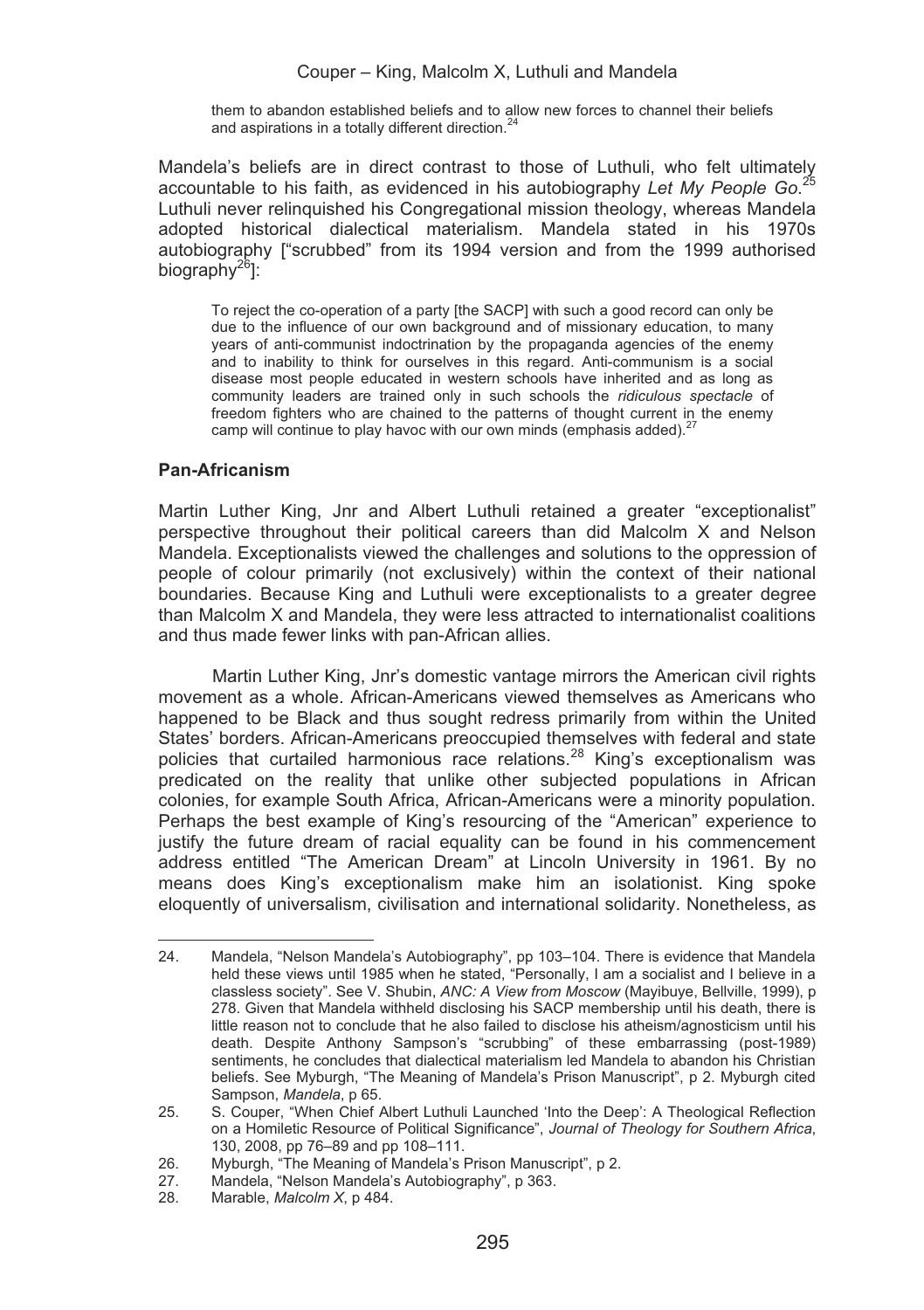seen below, King primarily used nationalist resources to persuade white North Americans prone to patriotism:

For in a real sense, America is essentially a dream, a dream as yet unfulfilled. It is a dream of a land where men of all races, of all nationalities and of all creeds can live together as brothers. The substance of the dream is expressed in these sublime words, words lifted to cosmic proportions: "We hold these truths to be self-evident, that all men are created equal, that they are endowed by their Creator with certain unalienable rights, that among these are life. liberty and the pursuit of happiness".<sup>29</sup>

In contrast to Martin Luther King, Jnr, Malcolm X understood African-Americans as Blacks who happened to be in America and thus sought solidarity from around the globe. In July 1959, from March to April 1964 and from July to November 1964, Malcolm X toured Europe (England and France), the Middle East (Saudi Arabia and Lebanon) and Africa (Egypt, Nigeria, Ghana and Tanzania). To his international audience, Malcolm X argued: "Racism in America is the same that it is in South Africa".30 The *New York Times* reported Malcolm X as arguing that the United States should be placed "in the same category as South Africa as a violator of human rights".<sup>31</sup> To the Ghanaian parliament Malcolm X asked: "How can you condemn Portugal and South Africa while our black people in America are being bitten by dogs and beaten with clubs?"<sup>32</sup> At a press conference in Ghana, he advocated for support from abroad by drawing parallels between South Africa and the United States:

All of Africa unites in opposition to South Africa's apartheid, and to the oppression in the Portuguese territories. But you waste your time if you don't realise that Verwoerd and Salazar, and Britain and France, never could last a day if it were not for the United States support. So, until you expose the man in Washington, D.C., you haven't accomplished anything.<sup>33</sup>

In Ghana, at a Chinese Embassy dinner, Malcolm X related the South African and North American contexts:

Now, dance! Sing! But as you do – remember Mandela, remember Sobukwe! Remember Lumumba in his grave! Remember South Africans now in jail! ... You wonder why *I* don't dance? Because I want you to remember twenty-two million Afro-Americans in the US (emphasis original).<sup>34</sup>

After his Hajj to Mecca, in May 1964, upon his arrival at John F. Kennedy Airport, Malcolm X held a press conference. He stated:

… the American black man needed to recognise that he had a strong, airtight case to take the United States to the United Nations on a formal accusation of "denial of human rights" – and that if Angola and South Africa were precedent cases, then

<u> 1989 - Johann Stein, mars an t-Amerikaansk kommunister (</u>

<sup>29.</sup> M. King, "The American Dream", in *A Testament of Hope: The Essential Writings and Speeches of Martin Luther King, Jr.,* ed. J. Washington (HarperCollins, New York, 1991), p 208.

<sup>30.</sup> MXC-S, box 14, folder 5, Address to the Organisation of African Unity, 17 July 1964; and MXC-S, box 5, folder 14, Travel Diaries, 17–21 July, 1964. Cited by Marable, *Malcolm* X, pp 361 and 544.

<sup>31.</sup> M. Handler, "Malcolm X Seeks UN Negro Debate", *New York Times*, 13 August 1964. Cited by Marable, *Malcolm X*, pp 362 and 545.

<sup>32.</sup> Shabazz, *The Autobiography of Malcolm X*, p 363.

<sup>33.</sup> Shabazz, *The Autobiography of Malcolm X*, p 361.

<sup>34.</sup> Shabazz, *The Autobiography of Malcolm X*, pp 364–365.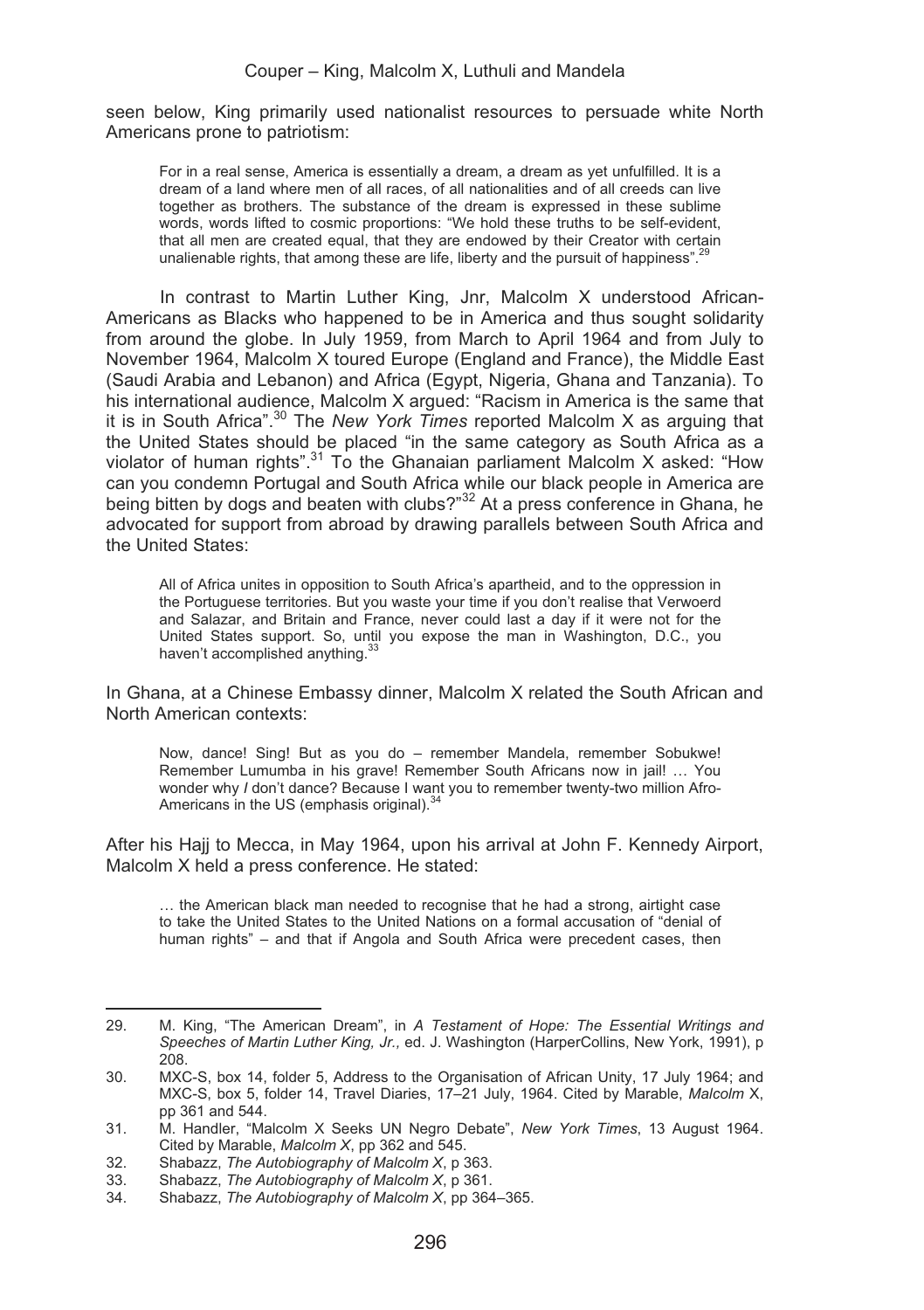there would be no easy way that the US could escape being censured, right on its own home ground.<sup>35</sup>

In Albert Luthuli's writings, one observes some pan-African sympathies, most notably in his Nobel Peace Prize acceptance speech. Luthuli embodied these sympathies through his traditional African dress when accepting the prize. Nevertheless, though not an isolationist, Luthuli was an exceptionalist. His exceptionalist stance was predicated on the reality that South Africa, unlike most other African countries, had experienced a "settler", rather than an "administrative" form of colonialism for four hundred years. In 1958, Luthuli increasingly articulated his belief that the white minority would ultimately surrender to constructive pressure given their default rationality and malleability to moral persuasion. Four times in his third ANC president-general acceptance speech, Luthuli expressed that "the manner in which freedom lovers in the white community have come out openly and boldly to champion the cause of making the Union a true democracy for all ..." encouraged him.<sup>36</sup>

Like Malcolm X, Nelson Mandela sought solidarity outside his country's borders. In 1962, he illegally departed South Africa and toured the African continent. Mandela travelled to present day Botswana, Tanzania, Ghana, Ethiopia, Egypt, Morocco, Mali, Guinea, Sierra Leone, Liberia and Senegal. Mandela had many objectives for his 1962 international tour. First, Mandela felt he had to diminish the influence of the Pan-Africanist Congress (PAC) by arguing that it was not the primary or most influential liberation movement in South Africa; yet in doing so, he believed that the ANC had to become more "Africanist" in its approach. $37$ Second, after launching MK, Mandela felt he needed to be trained to lead the liberation movement's war. He underwent some military training. Much of it seemed not to be in English and it was cut short by a premature recall to South Africa, likely caused by the collapsing of the liberation movement at home following MK's launch.<sup>38</sup> Mandela received hardly enough training to be a recruit, let alone the commander-in-chief of an army. Third, Mandela sought financial and military support for the ANC and its armed movement. In Algeria, one liberation struggle leader cautioned Mandela not to neglect political for military matters because "international public opinion is sometimes worth more than a fleet of jet fighters".<sup>39</sup> Upon his return to South Africa, Mandela met with Albert Luthuli, who disagreed with Mandela's suggestion to make the ANC more like the PAC, even if only from a "cosmetic" perspective.40

Martin Luther King, Jnr and Albert Luthuli's lack of extensive international travel and their exceptionalist perspective limited their advocacy efforts primarily to their respective domestic constituencies. Malcolm X and Nelson Mandela's greater exposure to the African continent and international revolutionary movements led them to seek pan-African solidarity to a larger extent than King and Luthuli. Malcolm X and Mandela largely abandoned domestic legislative efforts to reform white supremacy and increasingly looked to wider political instrumentalities such

<u> Andrew Maria (1989)</u>

<sup>35.</sup> Shabazz, *The Autobiography of Malcolm X*, p 368.

University of Cape Town, Manuscripts and Archives Department. Legal Collections. Thornton Collection (BC 930), African National Congress (A5), Albert Luthuli, Presidential Address to the 46th Annual Conference of the ANC, 13–14 December 1958, p 2 (also pp 1, 4 and 9).

<sup>37.</sup> Mandela, *Long Walk to Freedom*, pp 245–346 and p 361.

<sup>38.</sup> Mandela, *Long Walk to Freedom*, p 363.

<sup>39.</sup> Mandela, *Long Walk to Freedom*, p 355.

<sup>40.</sup> Mandela, *Long Walk to Freedom*, p 370.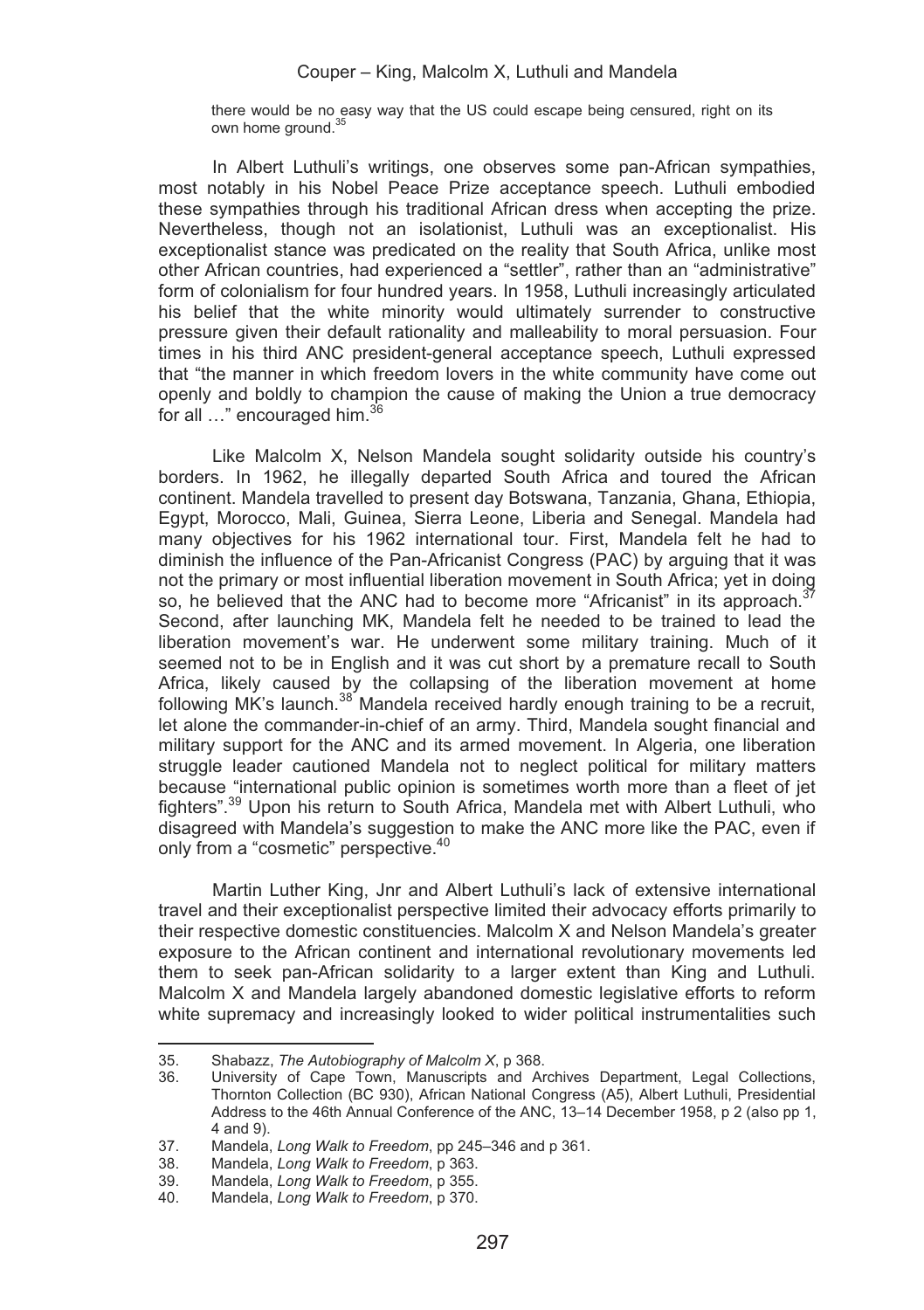as, for Mandela, the Pan-African Freedom Movement for East and Central Africa (PAFMECA) and, for Malcolm X, the United Nations. While hindsight is twentytwenty, seismic shifts caused by domestic constituencies within the icons' borders proved more influential in changing their respective countries' laws, and thus the conditions of people of colour, than international coercion.

# **Violence**

Martin Luther King, Jnr and Albert Luthuli articulated and implemented a Gandhian (*satyagraha*) position against the use of violence as a means of resisting oppression.41 Neither King nor Luthuli were pacifists, and stated such on numerous occasions. However, for moral and strategic reasons, both implemented pacifist tactics to resist white supremacy. In contrast, Malcolm X and Nelson Mandela, though not inclined toward violence, believed that violence should be employed in self-defence or a means to engender revolutionary change designed to correct societal injustices. In short, for King and Luthuli "the means justified the ends" and for Malcolm X and Mandela "the ends justified the means".

As it concerned the use of violence as a means of liberating people of colour from oppression, Martin Luther King, Jnr disputed with Malcolm X on both moral and practical grounds. King argued:

In the event of a violent revolution, we would be sorely outnumbered. And when it was all over, the Negro would face the same unchanged conditions, the same squalor and deprivation … Thus, in purely practical as well as moral terms, the American Negro has no rational alternative to non-violence.<sup>42</sup>

King's confidence in methods of non-violent civil disobedience is well known and documented. He wrote numerous treatises on the efficacy of non-violent methods: "Non-Violence and Racial Justice" (1957); "The Power of Non-Violence" (1958); "The Social Organisation of Non-Violence" (1959); "Pilgrimage to Non-Violence" (1960); "Non-Violence: The Only Road to Freedom" (1966); and "Showdown for Non-Violence" (1968). For moral and tactical reasons, King believed resistance to white supremacy with non-violent methods, even when provoked or attacked, was the best strategy to achieve human rights for African-Americans. He subscribed to pacifist *tactics* within the United States civil rights movement. King critiqued Malcolm X's position on violence when he argued:

I have talked with many persons in the ghettos of the North who argue eloquently for the use of violence. But I have observed none of them in the mobs that rioted in Chicago. I have heard the street-corner preachers in Harlem … but in spite of the bitterness preached and the hatred espoused, none of them has ever been able to start a riot. … these violent eruptions are unplanned, uncontrollable temper tantrums brought on by long-neglected poverty, humiliation, oppression and exploitation. Violence as a strategy for social change in America is non-existent. … I am convinced that for practical as well as moral reasons, non-violence offers the only road to freedom for my people.<sup>43</sup>

Malcolm X primarily advocated violence only as a means of self-defence (outside the Nation of Islam and within the North American context). Malcolm X

<u> Andrew Maria (1989)</u>

<sup>41.</sup> S. Couper. "�But Let Us Remember Him Then and Never Forget …' – The Dilution of Satyagraha in South Africa", *Journal of Natal and Zulu History*, 31, 2013, pp 90–115.

<sup>42.</sup> M. King, *The Autobiography of Martin Luther King, Jr.*, ed. Clayborne Carson (Warner Books, New York, 1998), p 266.

<sup>43.</sup> King, "Non-Violence: The Only Road to Freedom", in *A Testament of Hope*, p 55.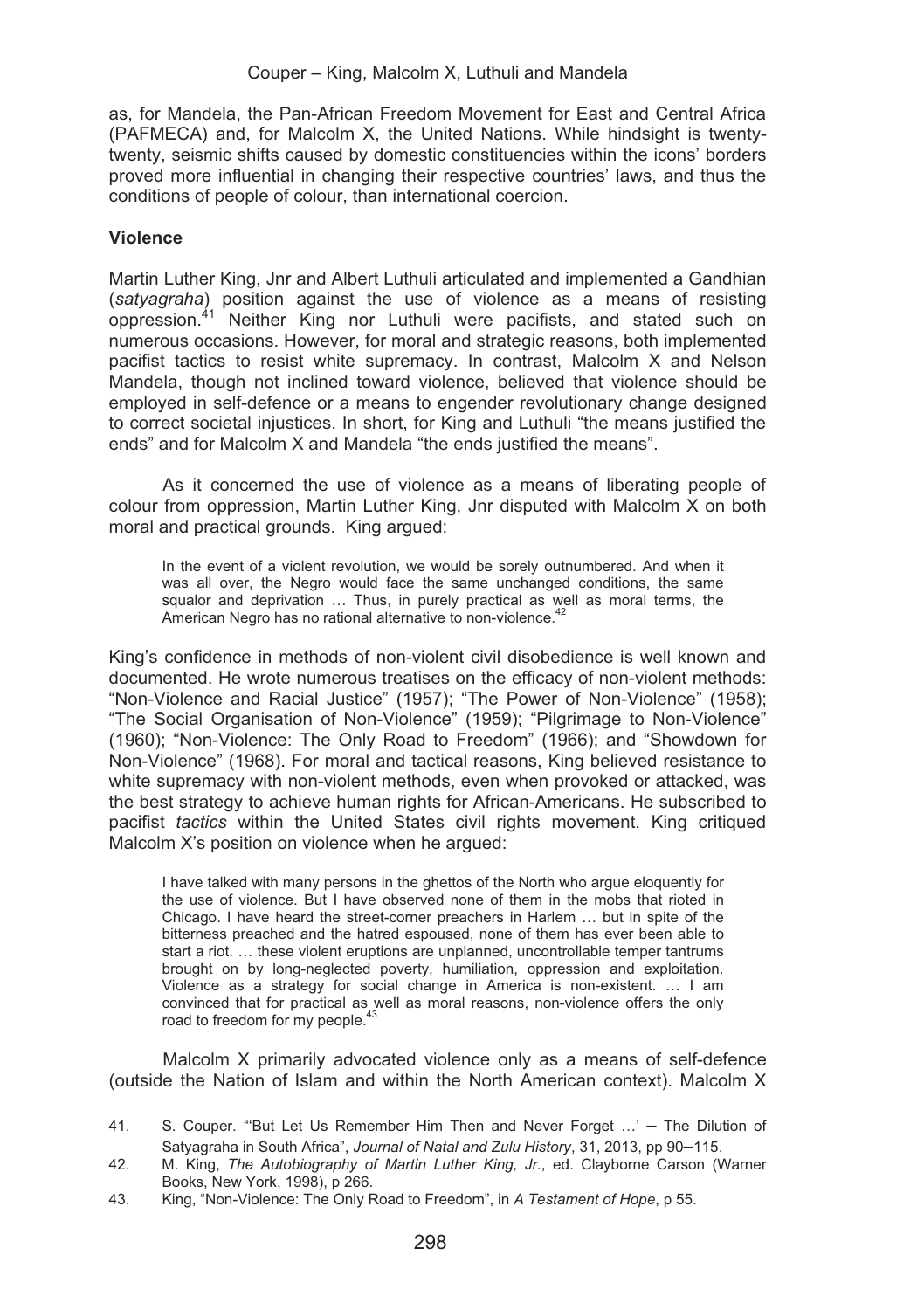advised his followers, "Do nothing unto anyone that you would not like to have done unto yourself. Seek peace, and never be the aggressor – but if anyone attacks you, we do not teach you to turn the other cheek".44 Malcolm X explained his stance on violence for self-defence purposes:

I feel that if white people were attacked by Negroes – if the forces of law prove unable, or inadequate, or reluctant to protect those Whites from those Negroes – then those white people should protect and defend themselves from those Negroes, using arms if necessary. And I feel that when the law fails to protect Negroes from Whites' attack, then those Negroes should use arms, if necessary, to defend themselves<sup>45</sup>

Despite the above moderate stance, Malcolm X would on occasion break into fits of fervour and approve of movements that adopted more proactive violent tactics. For example, to a London-based magazine read by people of colour in Great Britain, Malcolm X railed in February 1965: "King and his kind believe in turning the other cheek … Their freedom fighters follow rules of the game laid down by the big bosses in Washington, D.C., the citadel of imperialism. ... Mau Mau I love".<sup>46</sup> Such rhetoric contradicts that which the Nation of Islam and Malcolm X advocated for African-Americans, that is, armed self-defence – not revolt or revolution.<sup>47</sup>

Malcolm X's militant views justifying the use of violence in self-defence had many supporters in the continent of Africa. When Malcolm X toured Africa, press reports celebrated his presence and "fight back" rhetoric. For example, one account of his visit following his departure from the Nation of Islam read: "Malcolm X's decision to enter the mainstream of the struggle heralds a hopeful sign on the sickening dismal scene of brutalised, non-violent, passive resistance".<sup>48</sup> Malcolm X preached in 1964:

Well, I believe it's a crime for anyone who is being brutalised to continue to accept that brutality without doing something to defend himself. If that's how "Christian" philosophy is interpreted, if that's what Gandhian philosophy teaches, well, then I will call them criminal philosophies.<sup>49</sup>

Similarly, a press statement issued by Muslim Mosque, Inc., an organisation Malcolm X founded after his departure from the Nation of Islam, declared "Concerning non-violence: it is criminal to teach a man not to defend himself when he is the constant victim of brutal attacks".<sup>50</sup>

Though Malcolm X's assassination cut short his ascension, one could argue that as non-violence seemed impotent against dogs, water hoses and lynchings,

<sup>&</sup>lt;u> Andrew Maria (1989)</u> 44. Shabazz, *The Autobiography of Malcolm X*, p 218.

<sup>45.</sup> Shabazz, *The Autobiography of Malcolm X*, p 373.

<sup>46.</sup> S. Clark (ed.), *February 1965: The Final Speeches* (Pathfinder, New York, 1992), pp 42– 44. Cited by Marable, *Malcolm X*, pp 413 and 550.

<sup>47.</sup> Marable, *Malcolm X*, p 412. It can be argued that Malcolm X never really actually *did*  anything – he only *spoke* militantly. This is one major criticism that one cannot direct at Nelson Mandela, Martin Luther King, Jnr or Albert Luthuli. For all of Malcolm X's verbal bluster, his ideology and strategy when allied with the Nation of Islam was apolitical and conservative. Malcolm X never actually committed any revolutionary act, civil disobedience, violence (outside the Nation of Islam) or ordered others to do so, even in self-defence when provoked.

<sup>48.</sup> Shabazz, *The Autobiography of Malcolm X*, p 359.

<sup>49.</sup> Shabazz, *The Autobiography of Malcolm X*, p 374.

<sup>50.</sup> MX FBI, Memo, New York Office, 13 March 1964. Cited by Marable, *Malcolm X*, pp 298 and 536.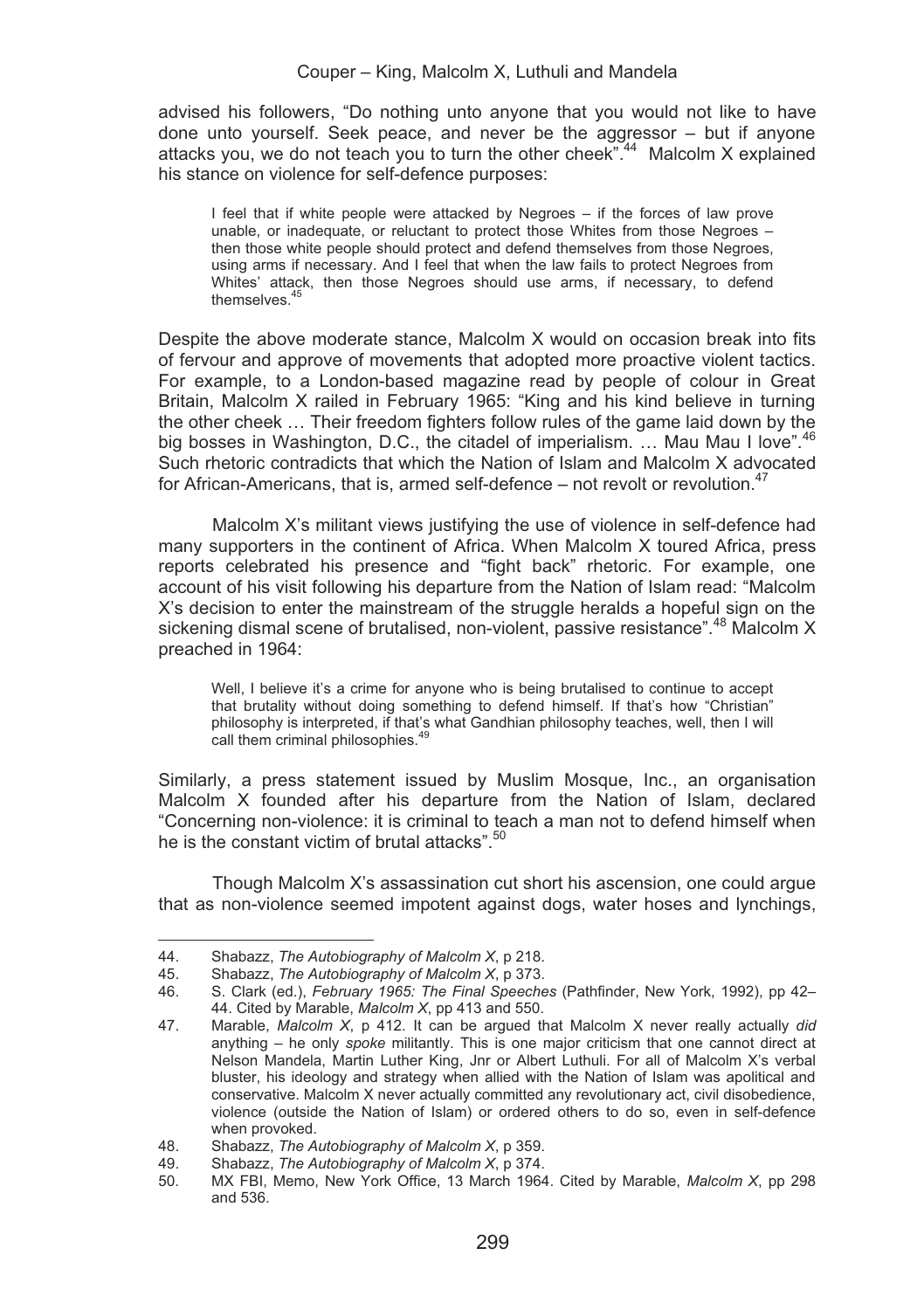he gained influence at Martin Luther King, Jnr's expense. While in London, England in November 1964, Malcolm X examined and commented on revolution within the African contexts and then related how the same dynamic occurred in the United States. Concerning the African context, Malcolm X might well have had in mind Albert Luthuli and Nelson Mandela when he found fault with King:

The older generation of Africans … have believed that they could negotiate … and eventually get some kind of independence. The new generation rejected gradualism: "If something is yours by right, then you fight for it or shut up. … [Whites] should say thank you for Martin Luther King, because Martin Luther King has held Negroes in check up to recently. But he's losing his grip; he's losing his control".<sup>51</sup>

The *New York Times* printed the following viewpoint in 1964:

Malcolm X is going to play a formidable role, because the racial struggle has now shifted to the urban North … if Dr. King is convinced that he has sacrificed ten years of brilliant leadership, he will be forced to revise his concepts. There is only one direction in which he can move, and that is in the direction of Malcolm  $X$ <sup>52</sup>

King's influence waned as many felt that non-violence was proving ineffective. Malcolm X's militancy gained him allies, even among moderates. In March 1964 while the Civil Rights bill was stalled, close aides of King, such as James Bevel, warned that "people are losing faith ... in the non-violent movement".<sup>53</sup>

After touring Africa and advocating pan-Africanism, Malcolm X sought allies among diasporic and oppressed coloured people in England. Once while interviewed by the liberal South African newspaper *Sunday Express*, Malcolm X encouraged South African Blacks to employ violence "all the way … I don't give the [South African] blacks credit in any way … for restraining or confining themselves to ground rules that limit the scope of their activity".<sup>54</sup> Malcolm X went so far as to specifically dismiss Albert Luthuli as "just another Martin Luther King, used to keep the people in check".<sup>55</sup> Malcolm X highlighted Nelson Mandela and Robert Sobukwe as South Africa's "real leaders".56

Since 1948 when he gave a lecture in the United States dedicated to Mohandas Gandhi, Albert Luthuli subscribed to Gandhi's *satyagraha* philosophy and tactics. In the early 1950s, as president of the ANC in Natal, Luthuli led nonviolent protests during the Defiance Campaign. Luthuli disputed with Nelson Mandela the utility of violence on both moral and practical grounds. Before, during and after the decision to form MK in July 1961 and to launch it in December 1961, Luthuli spoke vociferously against the use of violence.<sup>57</sup> For example, Luthuli unambiguously argued:

51. Clark (ed.), *February 1965,* pp 46–65. Cited by Marable, *Malcolm X*, pp 414 and 550.

<sup>52.</sup> Shabazz, *The Autobiography of Malcolm X*, p 425. Alex Haley did not cite the *New York Times* article quoted.

<sup>53.</sup> D. Garrow, *Bearing the Cross: Martin Luther King, Jr., and the Southern Christian Leadership Conference* (Vintage, New York, 1986), p 319. Cited by Marable, *Malcolm X*, pp 301 and 536.

<sup>54.</sup> Clark, February 1965, 69-72. Cited by Marable, *Malcolm X*, pp 415 and 550.

<sup>55.</sup> Marable, *Malcolm X*, pp 415 and 550.

<sup>56.</sup> Clark (ed.), *February 1965*, pp 69–72. Cited by Marable, *Malcolm X*, pp 415 and 550. Although Robert Sobukwe did not advocate or implore violence, even in self-defence.

<sup>57.</sup> In *Long Walk to Freedom* and *Conversations with Myself*, Nelson Mandela exacerbates the confusion concerning Albert Luthuli's stance at the launch of MK. In *Long Walk to Freedom*, Mandela states concerning the decision to form MK that "The policy of the ANC would still be that of non-violence". Three sentences later, Mandela states: "This was a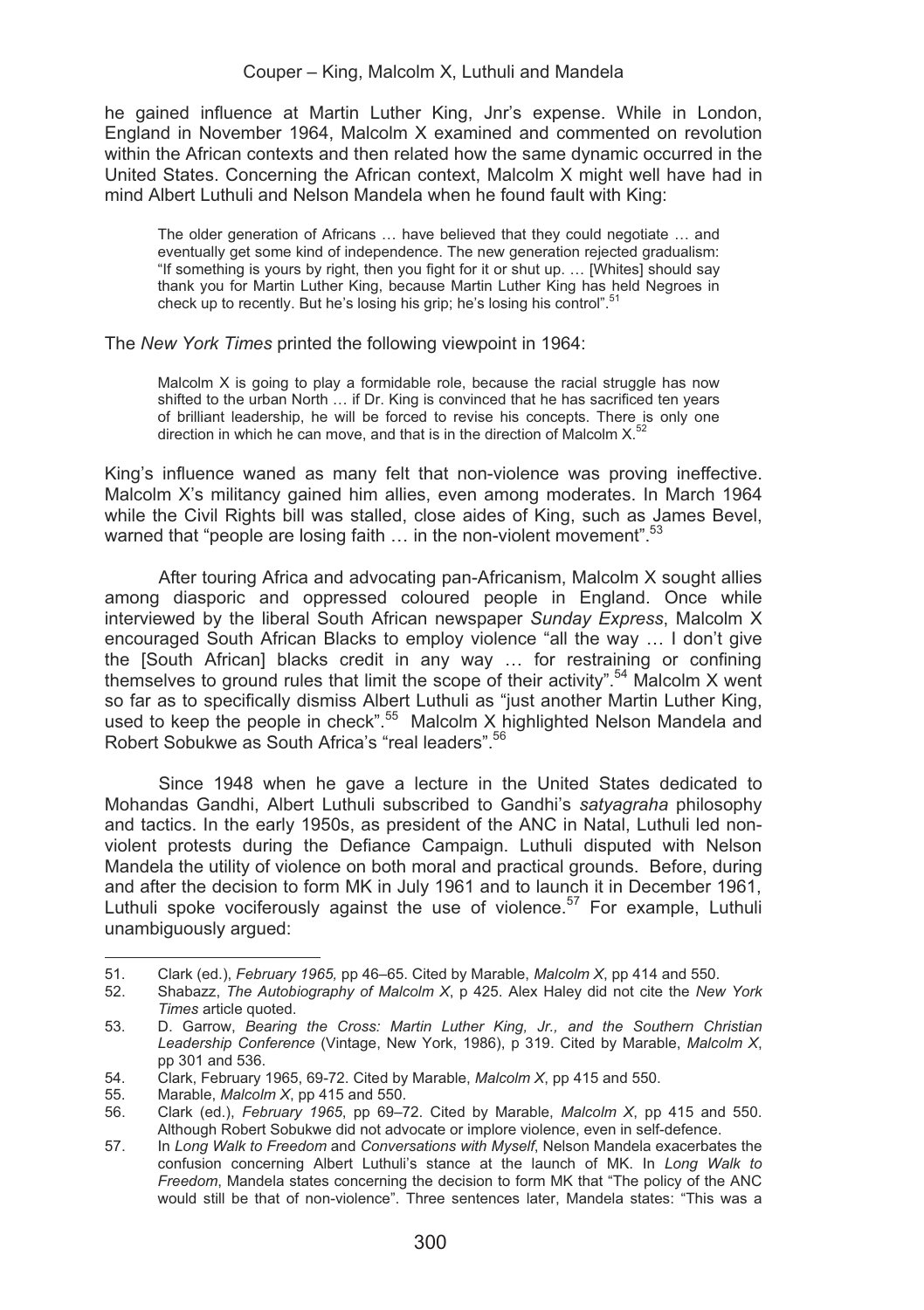Even for practical reasons non-violence is the only course we can follow. Direct attack by an unarmed public against the fully armed forces of the government would mean suicide. *There are no responsible persons among us in the African National Congress who advocate violence as a means of furthering our cause* (emphasis added)<sup>58</sup>

Although not a pacifist, Luthuli was prone to articulate pacifist sentiments. After Mandela launched MK in December 1961, Luthuli published the following in his weekly *Golden City Post* column:

When we strive for the same goal through non-violent methods, the government visits us with more and harsher laws to suppress – if not completely destroy – our liberation efforts. IS THIS NOT INVITING THE OPPRESSED TO DESPERATION? NONETHELESS, I WOULD URGE OUR PEOPLE NOT TO DESPAIR OVER OUR METHODS OF STRUGGLE, THE MILITANT, NON-VIOLENT TECHNIQUES. SO FAR WE HAVE FAILED THE METHODS – NOT THE METHODS US (emphasis original).<sup>59</sup>

The archive has not revealed statements or actions by Albert Luthuli supporting the armed struggle, although ANC mythology argues that he did. $60$ Since the day Luthuli died, the ANC has been at pains to ubiquitously graft Luthuli's outlook to Nelson Mandela's stance on violence. The following myth, told by Jacob Zuma, is so often repeated that it is assumed to be true.

While [Luthuli] was a profound believer in non-violent struggle, when the time came, necessitated by material conditions, for the armed struggle to be adopted as the new policy of the ANC, good judgement made him accept and believe in the armed  $struggle.<sup>6</sup>$ 

Following the 1960 Sharpeville massacre and May 1961 strikes, Nelson Mandela contemplated and then espoused violence and thereby gained influence, at Albert Luthuli's expense, within the leadership of those in ANC who were also members of the SACP. Mandela made a statement in Addis Abba at a gathering of the PAFMECA in 1962, perhaps directed at Luthuli who had just published his autobiography *Let My People Go*. 62 Mandela's statement strongly resonates with two previously referenced quotations of Malcolm X which label the advocacy of non-violence a criminal act. Mandela proclaimed in his PAFMECA speech, "A leadership commits a crime against its own people if it hesitates to sharpen its

<u> La componenta de la componenta de la componenta de la componenta de la componenta de la componenta de la comp</u>

fateful step. … Henceforth, the ANC would be a different kind of organisation" (pp 323– 324). Concerning a denial of Luthuli's support of the armed struggle, Mandela states in *Long Walk to Freedom*, "Nothing could be farther from the truth", and yet in *Conversations with Myself* he states Luthuli's opposition clearly, in the same context (see pp 343 and p 78, respectively). See N. Mandela, *Nelson Mandela: Conversations with Myself* (Macmillan, London, 2010).

<sup>58</sup>*. Rand Daily Mail*, "100 Brave Cold to Greet Luthuli", 12 December 1961.

<sup>59.</sup> A. Luthuli, "Our Way is Right – We Must Keep On", *Golden City Post*, 25 March 1962.

<sup>60.</sup> Mandela, *Long Walk to Freedom*, p 342. Nelson Mandela claimed Albert Luthuli's memory was poor and he did not remember the decision to form MK. However, Luthuli was not upset at Mandela for MK's *formation*, to which he very reluctantly yielded, but rather its *launch* (activation), on the heels of Luthuli winning the Nobel Peace Prize. See also S. Couper, "Irony upon Irony upon Irony: The Mythologising of Nationalist History in South Africa", *South African Historical Journal*, 63, 2, June 2011, pp 339–346. S. Couper, "Emasculating Agency: An Unambiguous Assessment of Albert Luthuli's Stance on Violence", *South African Historical Journal: Special Issue The ANC at 100*, 64, 3, September 2012, pp 564–586.

<sup>61.</sup> J. Zuma, "A Visionary, a Man of Peace and a Unifier", in *Umrabulo*, August 2007, p 17.

<sup>62.</sup> A. Luthuli, *Let My People Go: The Autobiography of a Great African Leader* (Collins, Johannesburg and London, 1962).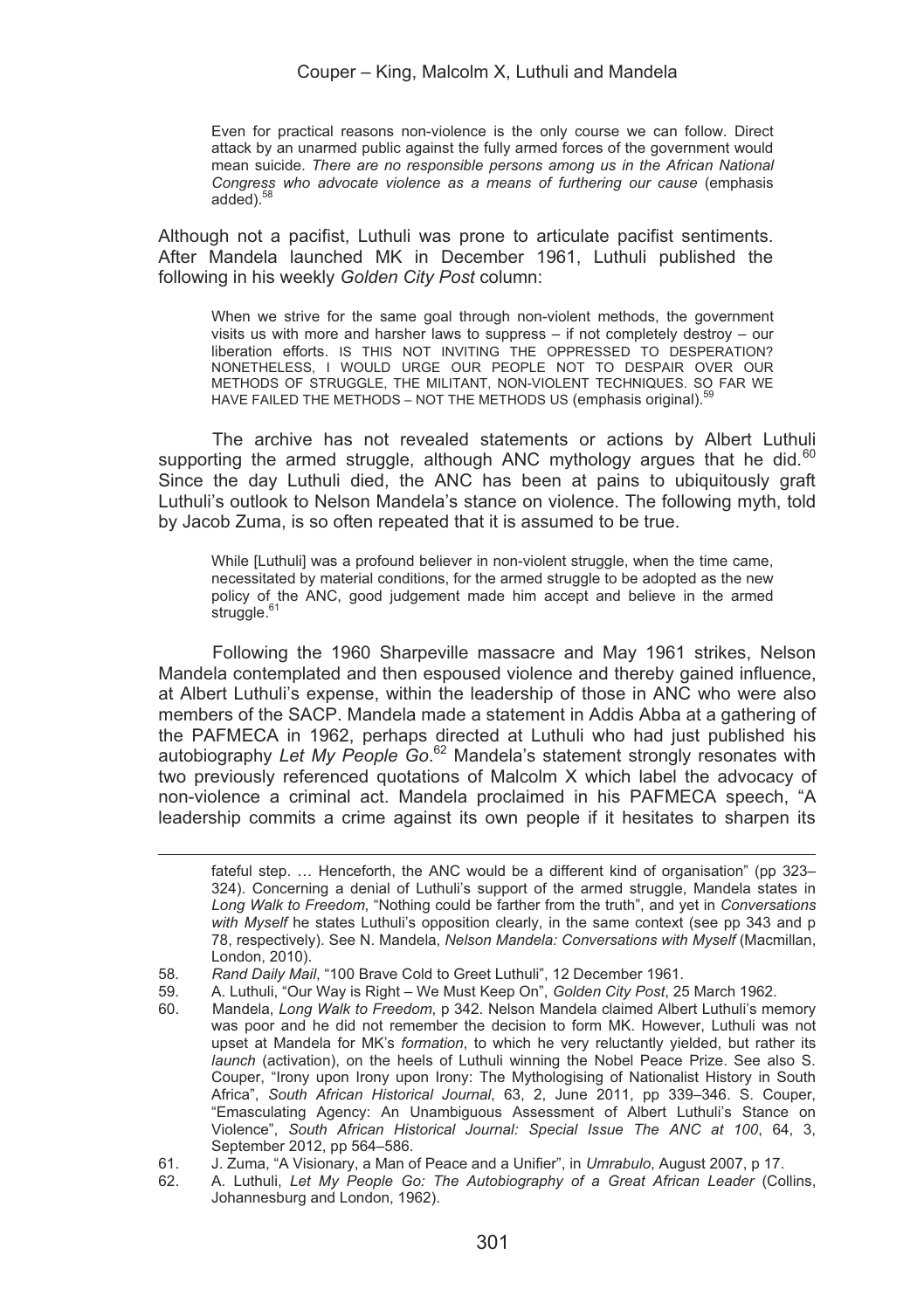political weapons which have become less effective ...".<sup>63</sup> Mandela even opined that Luthuli's position was unethical: "I said it was wrong and immoral to subject our people to armed attacks by the state without offering them some kind of alternative".64 After MK's launching, Mandela politically eclipsed Luthuli.

In October 1961, the Nobel Committee announced that Albert Luthuli had won the 1960 Peace Prize. Many who resorted to violence within South African's liberation movement felt that predominantly white, liberal, Christian democracies used the Prize and Luthuli to dampen revolutionary fervour. Many within Nelson Mandela's circles felt that Luthuli's acceptance of the Prize "created the impression that he was a tool of the West".65 Luthuli defended his integrity by retorting:

The award would defeat its purpose utterly if there was any suggestion of an ulterior motive. … In the mind of the committee, I am sure – if one can speculate on these things – the award was given because I have always worked for peace. It is not trying to buy me for peace. $6$ 

If winning the Nobel Peace Prize did not embarrass Nelson Mandela enough, then Albert Luthuli's autobiography, *Let My People* Go did. The discomfort caused by Luthuli's autobiography did not escape Mandela, who observed that "some of his statements have been extremely unfortunate and have created the impression of a man who is a stooge of the Whites".<sup>67</sup> Mandela felt that Luthuli's autobiography "compromised the ANC".<sup>68</sup>

After the Norwegian parliament chose Martin Luther King, Jnr for the 1964 Nobel Peace Prize, King linked the North American with the South African context and identified himself with Albert Luthuli who won the Prize before him. King reflected:

In our struggle for freedom and justice in the US, which has also been so long and arduous, we feel a powerful sense of identification with those in far more deadly struggle for freedom in South Africa. We know how Africans there, and their friends of other races, strove for a half a century to win their freedom by non-violent methods. We have honoured Chief Luthuli for his leadership, and we know how this non-violence was only met by increasing violence from the State … Our responsibility presents us with a unique opportunity. We can join the one form of non-violent *action* that could bring freedom and justice to South Africa, the action which the African leaders have appealed for: a massive movement for economic sanctions (emphasis original).<sup>69</sup>

Similar to Nelson Mandela's regretting Luthuli's Nobel Peace Prize, Malcolm X also regretted white liberals' (the puppet masters') awarding the 1964 Prize to Martin Luther King, Jnr (the "puppet") so as to strengthen his non-violent position.

<sup>63.</sup> N. Mandela, *Nelson Mandela: The Struggle is My Life: His Speeches and Writings 1944*– *1990* (Mayibuye Books, Bellville, 1994), p 131.

<sup>64.</sup> Mandela, *Long Walk to Freedom*, p 322.

<sup>65.</sup> S.M. Ndlovu, "The ANC in Exile, 1960–1970", in South African Democracy Education Trust (SADET), *The Road to Democracy in South Africa, Volume 1, (1960–1970)*. First edition (Zebra Press, Cape Town, 2004), p 433.

<sup>66.</sup> M. Lloyd, *Sunday Tribune*, "Lutuli: The Impact of a Personality", 29 October 1961.

<sup>67.</sup> T. Lodge, *Mandela: A Critical Life* (Oxford University Press, Oxford, 2006), p 101. Lodge cites Brenthurst Library, N. Mandela, PAFMECSA Exhibit R13, Rivonia Trial Records, 1962.

<sup>68.</sup> Ndlovu, "The ANC in Exile, 1960-1970", p 433.<br>69. King The Autobiography of Martin Luther King

<sup>69.</sup> King, *The Autobiography of Martin Luther King, Jr.*, pp 258–259.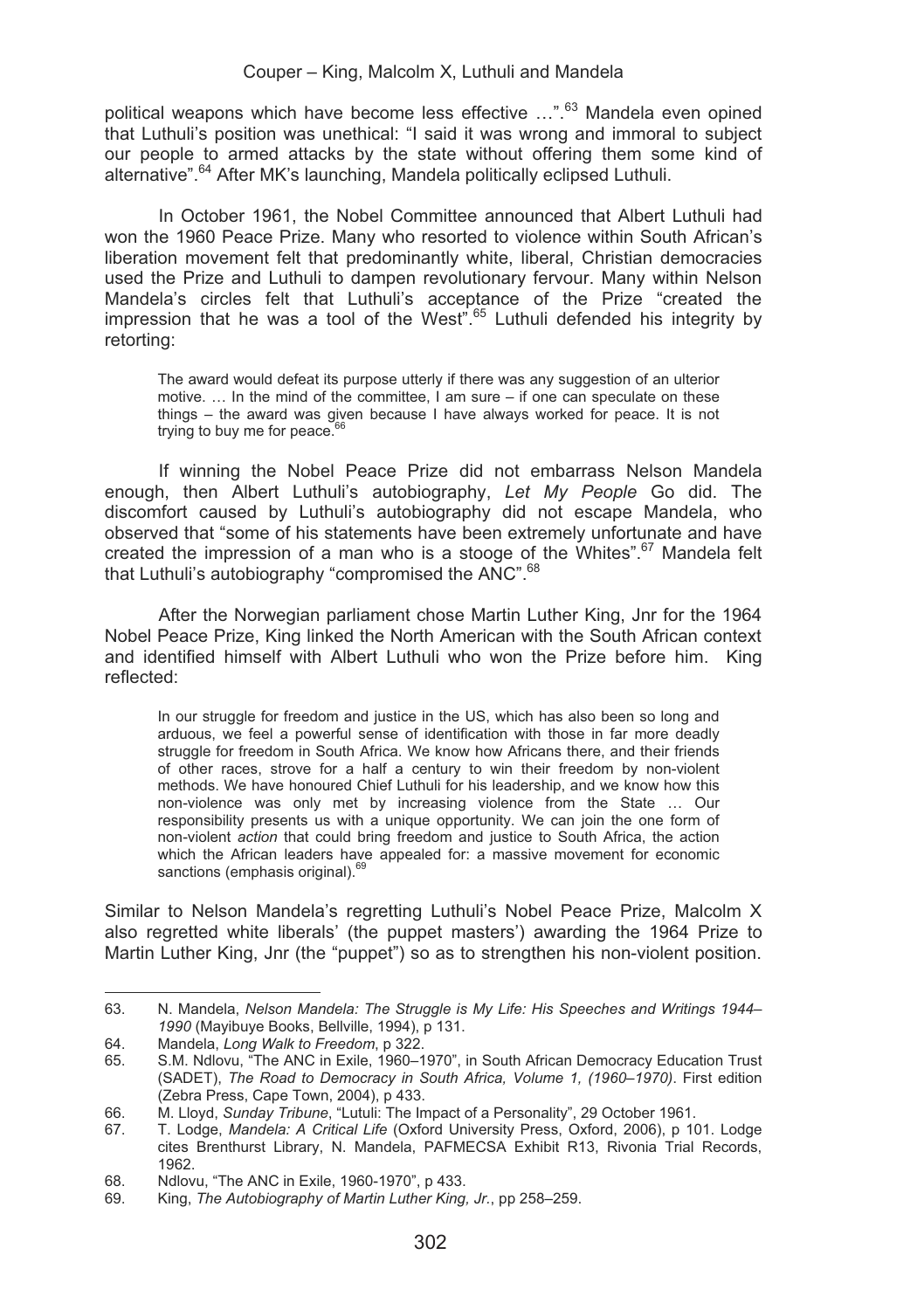Once in November 1964 during a stay in Paris, Malcolm X attacked King and Luthuli: "How is it possible that some people are still preaching non-violence? That's easy to understand – shows you the power of dollarism. [The] imperialists give out another peace prize to *again* try and strengthen the image of nonviolence" (emphasis added).<sup>70</sup>

Manning Marable cross-pollinates the South African and North American contexts to disentangle not only Martin Luther King, Jnr and Malcolm X, but Albert Luthuli and Nelson Mandela:

[Malcolm X] endorsed revolutionary violence against the apartheid regime in South Africa … Nelson Mandela … was a hero to Malcolm because of his identification with guerrilla attacks against white South Africa. Although today Mandela is perceived as a racial reconciliator, much like King, a half century ago the future president of South Africa largely shared Malcolm's views about the necessity of armed struggle in Africa. So, the view that there were "two Malcolm Xs" – one who advocated violence when he was a Black Muslim, and a second who espoused non-violent change – is absolutely wrong<sup>7</sup>

It is equally wrong to suggest that there were "two Luthulis" (one who argued against violence before 16 December 1961 and one after) and "two Mandelas" (one who advocated violence before 11 February 1990 and one after). While Malcolm X and Mandela were perhaps justified for advocating violent revolution, neither recognised as did King and Luthuli that "small transformations of individual behaviour" leading to collective systemic changes usually engender substantive and imbedded social change.<sup>72</sup>

## **Communism**

Due to nationalist suspicions aroused by the Cold War in North America and South Africa, Martin Luther King, Jnr, Malcolm X, Albert Luthuli and Nelson Mandela's antagonists accused them of supporting communism. Of the four, only Mandela had substantive ties to communism. Worthy of examination is the strategic effectiveness of communist affiliations in the context of the Cold War and its conclusion with the 1989 fall of the Berlin Wall and the 1991 collapse of the Soviet Union.

The Federal Bureau of Investigation (FBI) suspected Martin Luther King, Jnr harboured communist sympathies because of his anti-Vietnam war pronouncements. However, accusations of King's Communist Party membership or sympathies should not be countenanced. King repudiated communism, calling it a "misguided philosophy that would teach man that the end justifies the means, and that violence and the denial of basic freedoms are justifiable methods to achieve the goal of a classless society".<sup>73</sup>

 In a June 1950 correspondence to President Harry Truman, Malcolm X (then known as Malcolm Little) declared through hyperbole his opposition to the Korean conflict and exclaimed: "I have always been a communist".74 This

<u> Alexandria de la contexta de la contexta de la contexta de la contexta de la contexta de la contexta de la c</u>

<sup>70.</sup> N. Davidson, "Alioune Diop and the African Renaissance", *African Affairs*, 78, 310, January 1979, pp 3–11. Cited by Marable, *Malcolm X*, pp 386 and 547.

<sup>71.</sup> Marable, *Malcolm X*, p 485.

<sup>72.</sup> Marable, *Malcolm X*, p 406.

<sup>73.</sup> King, *The Autobiography of Martin Luther King, Jr.*, p 237.

MX FBI, Summary Report, Detroit Office, 16 March 1954, p 6. Correspondence from Malcolm Little to Harry S. Truman, 29 June 1950. See also K. Evanzz, *The Judas Factor:*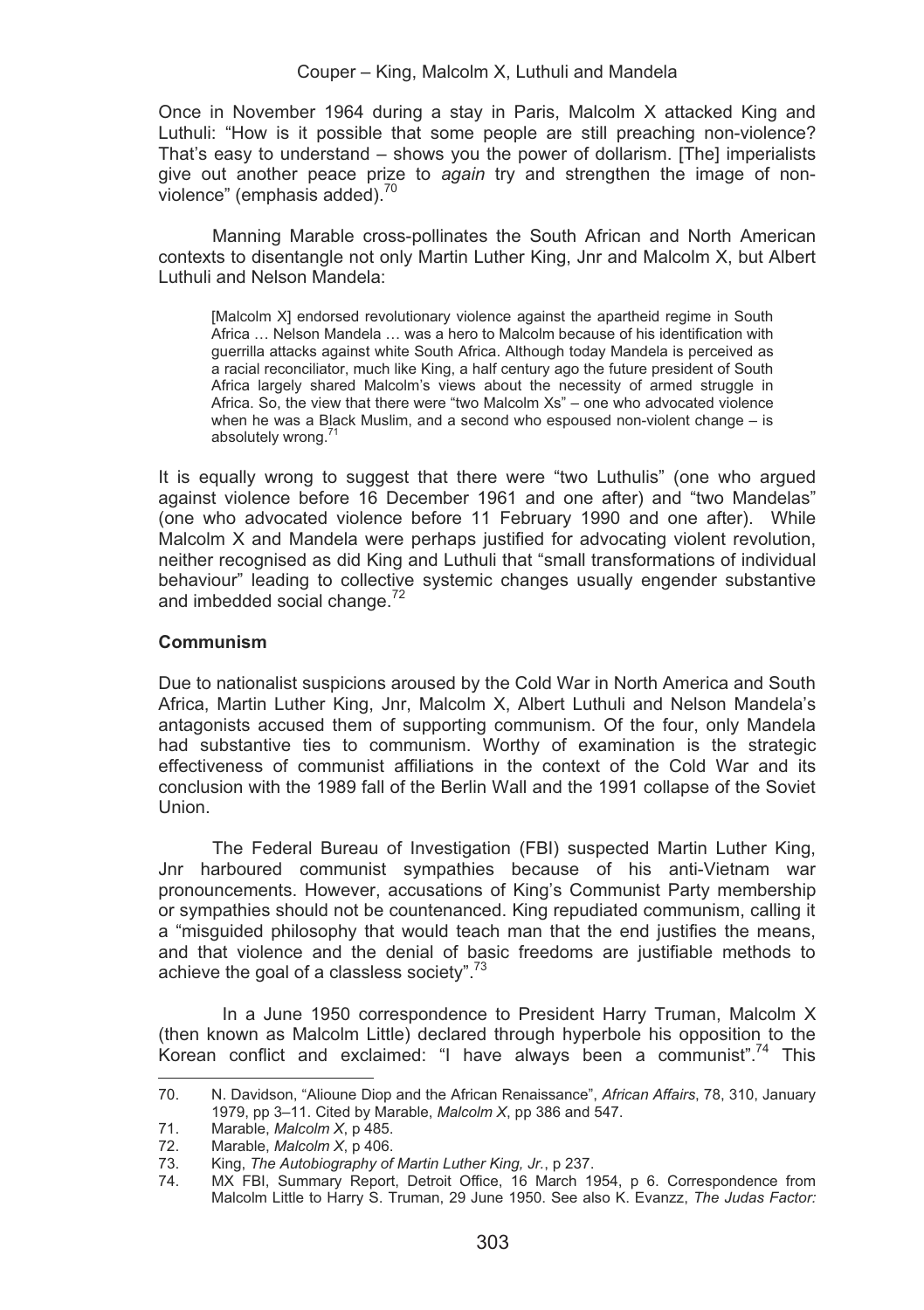correspondence began in the FBI's file on Malcolm X which it never closed. The United States government often saw "communist" motivations behind any subversive rhetoric or inclinations. For example, during the early 1960s the California Senate Fact-Finding Committee on Un-American Activities feared the Nation of Islam demonstrated "communist affiliations" because there was an "interesting parallel between the Negro Muslim movement and the Communist Party, and that is the advocacy of the overthrow of a hated regime by force, violence or any other means".<sup>75</sup> Such a parallel is absurd, since the communists were secularists at best, if not atheists, and integrationists. When questioned by the FBI in 1955, Malcolm X denied ever having been a member of the Communist Party.<sup>76</sup>

Malcolm X was not a member of the Communist Party nor did he have any allegiance to its political philosophy. If and when Malcolm X had associations with those affiliated to or supportive of the Communist Party, it was only to build coalitions and express solidarity with those fighting anti-colonial struggles within the developing world. In one famous November 1963 address entitled "Message to the Grassroots", Malcolm X declared that a true revolution was implemented by the Chinese communists. Ernesto "Che" Guevara, the Argentine revolutionary and former guerrilla leader of the Cuban revolution, visited the United States in November 1964 to speak at the United Nations General Assembly. Malcolm X resonated with Guevara's anti-imperialist stance, particularly as it concerned central Africa. But, Guevara declined Malcolm X's invitation to speak at an OAAU rally.

The South African government repeatedly accused Albert Luthuli of having an allegiance to communism despite his private and public disavowal of its tenets. The government's suspicions of Luthuli's communist sympathies were based on the dual SACP membership of many within the ANC leadership; his close political friendship with Moses Kotane; and the ANC's use of "communist" legal counsel, especially during the Treason Trial. The government's suspicions were misguided, because Luthuli held himself primarily accountable to his particular brand of Christian faith, namely Congregationalism, which instilled in him the values of democracy, education and human rights. Luthuli stated in his autobiography that communism is a "mixture of a false theory of society linked on to a false 'religion'".77 Luthuli once confided in a private letter to his North American confidant, Mary Louise Hooper, "I do not like communists".<sup>78</sup>

Although Martin Luther King, Jnr, Malcolm X and Albert Luthuli's affiliations with communism are discounted, Nelson Mandela's is not. On 6 December 2014, a day after he died, the SACP revealed that "On his arrest in August 1962, Nelson Mandela was not only a member of the then-underground South African

 *The Plot to Kill Malcolm X* (Thunder's Mouth, New York, 1992), p 11. Cited by Marable, *Malcolm X*, pp 95 and 510.

<sup>75.</sup> F. Knight. "Justifiable Homicide, Police Brutality, or Government Repression?: The 1962 Los Angeles Police Shooting of Seven Members of the Nation of Islam", *Journal of Negro History*, 79, 2, Spring 1974, pp 182–196. Cited by Marable, *Malcolm X*, pp 206 and 525.

<sup>76.</sup> MX FBI, Summary Report, New York Office, date illegible (around mid-1955). Cited by Marable, *Malcolm X*, pp 112 and 513.

<sup>77.</sup> Luthuli, *Let My People Go*, pp 153–154.

<sup>78.</sup> University of Cape Town, Manuscripts and Archives Department, Legal Collections, Albert John Luthuli Papers, BCZA 78/46–47, Co-operative Africana Microfilm Project of the Center for Research Libraries 2914, reel #1, Correspondence from Luthuli to Hooper, 2 July 1956, p 3.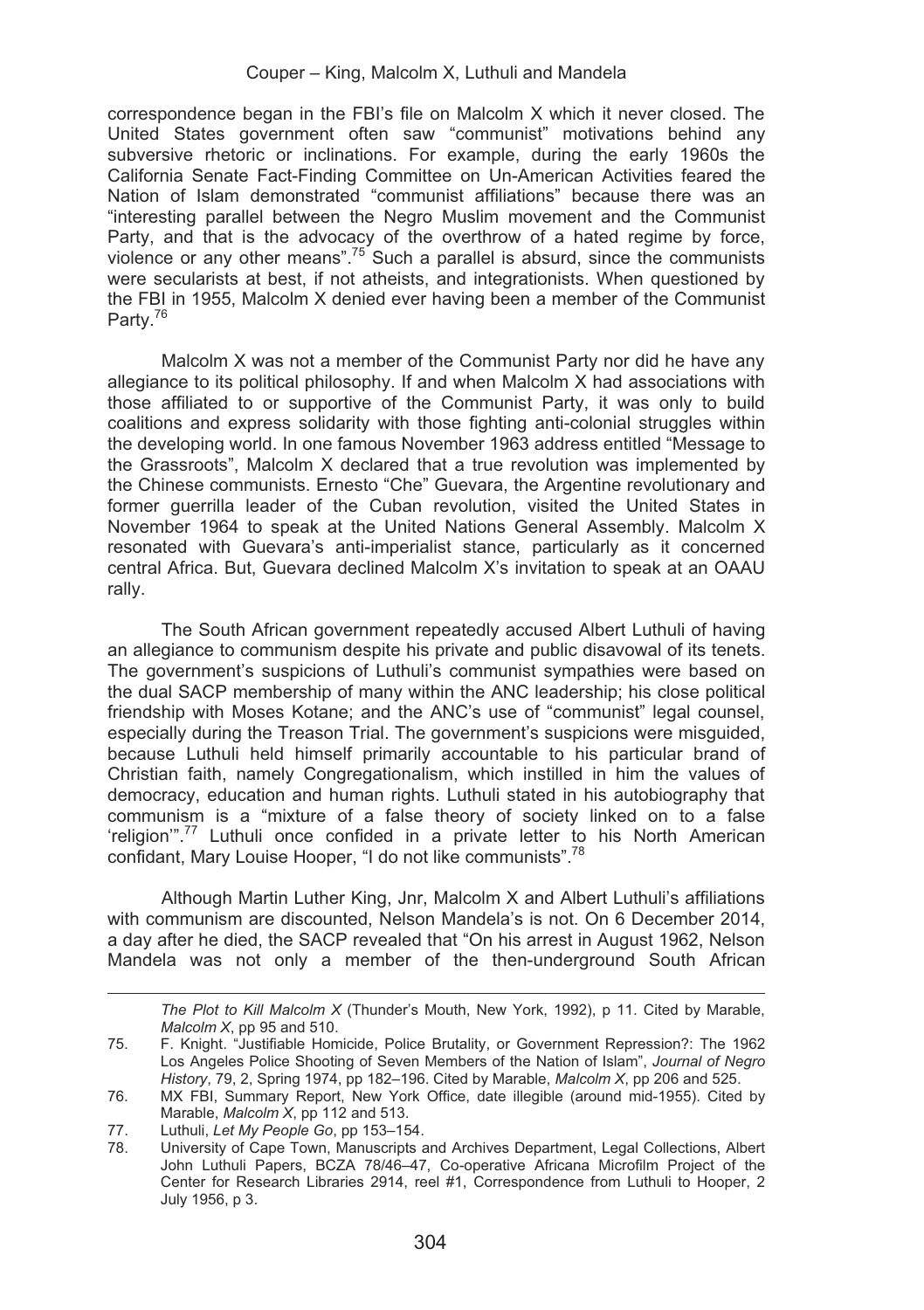Communist Party, but was also a member of our Party's Central Committee".79 For most, that Mandela belonged to the Communist Party should not have been a surprise. Many hinted at it, including Joe Slovo, Joe Matthews, John Motshabi, Hilda Bernstein and Brian Bunting.<sup>80</sup> Historians, notably Stephen Ellis, have claimed so for some time. $81$  Probably more of a revelation is that Mandela was a member of the Central Committee, although Ellis revealed this as well.<sup>82</sup> Many social media commentaries dismiss the posthumous confession as trivial. However, it was anything but. The proof of its relevance is that the information was purposefully withheld for so many years, especially post-1994, by the SACP and Mandela<sup>83</sup>

The reasons to conceal Nelson Mandela's SACP membership are manifold. Mandela's SACP membership calls into question the very agency of Blacks and the ANC in the liberation struggle. It calls into question whether the 1955 Freedom Charter and the armed struggle was inspired by the black nationalist ANC or the predominately white internationalist  $SACP<sup>84</sup>$  It may reveal to what extent the liberation movement as constituted by the joint congresses was seduced by the communists to form MK on the basis of a few all-night meetings in July 1961. It may reveal the motives behind Mandela's insubordination in launching MK without Albert Luthuli's and thus the ANC's knowledge or approval.<sup>85</sup> Was it Mandela the SACP leader, not Mandela the ANC leader, who insubordinately launched the armed struggle? Finally, it may explain how in October 1962 in Lobatse, Botswana, the ANC first came to unofficially "officially" adopt a tragic and unproductive armed struggle. Such a disclosure dilutes Mandela's ANC credentials and suggests that Luthuli and the ANC were usurped by the SACP through Mandela. This *coup* placed the liberation movement within the communist and outside of the western democratic orbit and thereby, due to the Cold War, possibly delayed South Africa's modern democratic dispensation.

<sup>&</sup>lt;u> Alexandria de la contexta de la contexta de la contexta de la contexta de la contexta de la contexta de la c</u> 79. Workers' World Staff, "Statement of the South African Communist Party on Nelson Mandela", http://www.workers.org/articles/2013/12/06/statement-south-african-communistparty-nelson-mandela/, 6 December 2013, accessed 30 January 2014.

<sup>80.</sup> S. Ellis, "The Genesis of the ANC's Armed Struggle in South Africa 1948–1961", *Journal of Southern African Studies*, 37, 4, 2011, p 667. Ellis cited J. Slovo, *Slovo: An Unfinished Autobiography* (Ravan, Johannesburg 1995), pp 175–176; Simons Papers, BC1081, 0.7.2, Minutes of SACP Africa Group Meeting, 13 May 1982; H. Bernstein, Interview with P. O'Malley, 25 August 2004. See also P. O'Malley, *The Heart of Hope*, available at http://www.nelsonmandela.org/omalley/index.php/site/q/031v00017/04v00344/051v01461/ 061v01476.htm, retrieved on 23 October 2010. P. O'Malley, *Shades of Difference: Mac Maharaj and the Struggle for South Africa* (Viking Penguin; New York, 2007), p 63, noting that other sources are embargoed until 2030. Testimony by Piet Beyleveld (1964) and Fred Carneson (1966), quoted in Coetsee Papers, PV 357, 1/M1/48, "Kampanje vir die vrijlating van Nelson Mandela".

<sup>81.</sup> I. Filatova and A. Davidson, *The Hidden Thread: Russia and South Africa in the Soviet Era* (Jonathan Ball, Johannesburg, 2013), pp 300–301.

<sup>82.</sup> Ellis, "The Genesis of the ANC's Armed Struggle", p 667.<br>83. In his 1960 testimony at the Treason Trial. Nelson

In his 1960 testimony at the Treason Trial, Nelson Mandela answered the defence counsel's question "Did you become a communist?" in a curiously evasive manner and with much qualification: "Well, I don't know if I did become a communist. If by communist you mean a member of the Communist Party and a person who believes in the theory of Marx, Engels, Lenin and Stalin, and who adheres strictly to the discipline of the party, I did not become a communist". See Mandela, *Nelson Mandela: The Struggle Is My Life*, pp 91–92.

<sup>84.</sup> Freund notes the communists as "key actors who put together the 1955 Freedom Charter". See Freund, "Obituary", p 292.

<sup>85.</sup> All of the MK operatives in Natal in 1961 were communists; one had dual ANC and SACP membership. Specific directives were given to MK operatives not to disclose MK's plans to members of the ANC. See Couper, "Bound by Faith", p 308.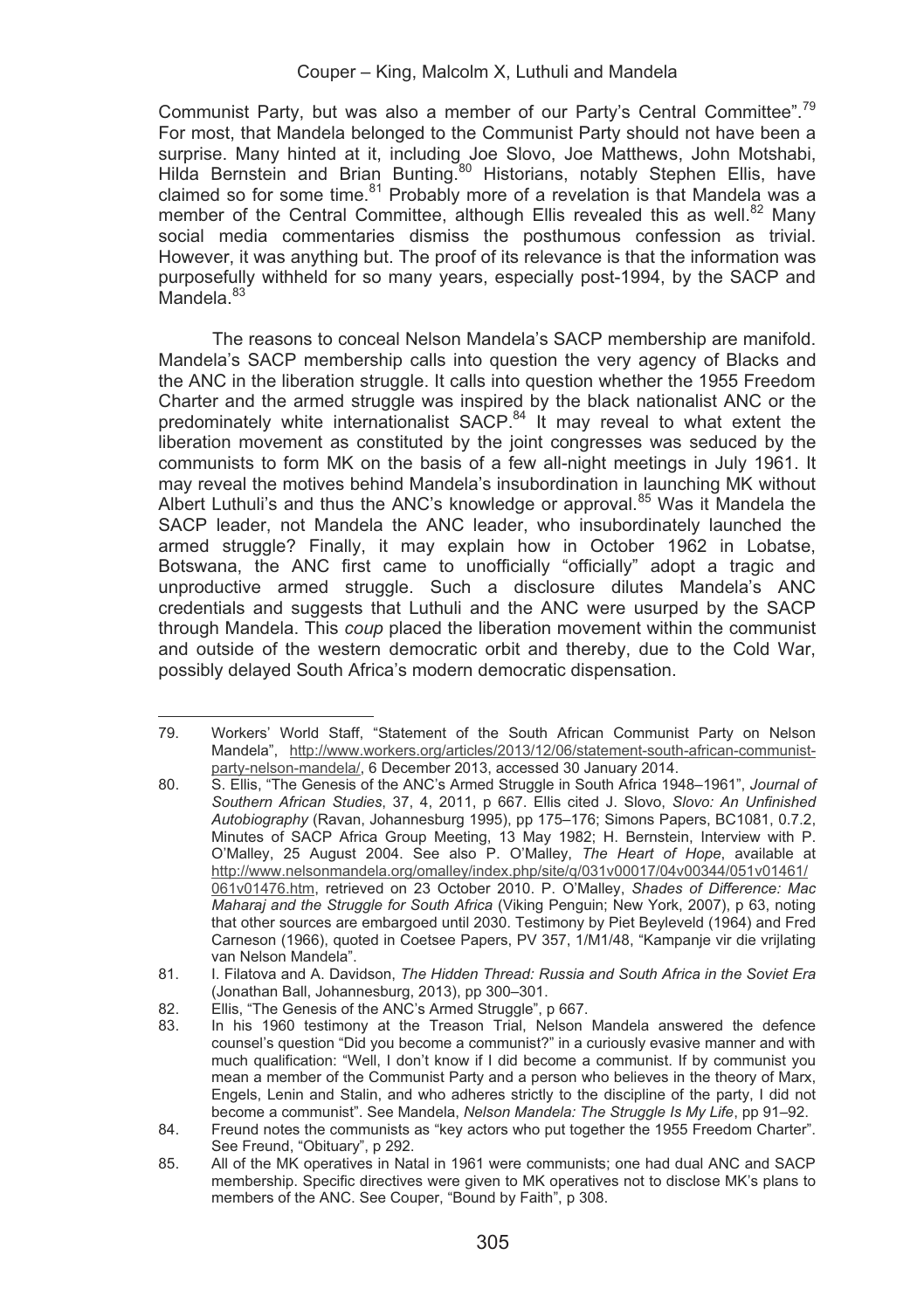Despite Nelson Mandela's strategic miscalculations, his "softening' or "mellowing" allowed him to be the indispensable and beloved lynchpin preventing civil war before, during and after South Africa's precarious transition to democracy. It is rightly argued that:

… the construction of Mandela as a sanctified "moderate" served the interests of the ANC as a party and also the interests of western politicians and the international business community, who stood to profit both materially and ideologically by claiming ownership of a carefully sanitised Mandela image.<sup>86</sup>

# **Conclusions**

Manning Marable's analysis of the manner in which North American historiography merges Malcolm X with Martin Luther King, Jnr inspires an investigation of whether a similar merger of Albert Luthuli and Nelson Mandela can be found within South African historiography. Such an investigation assists in disaggregating Luthuli and Mandela's conflated memories and thus their contemporary relevance. A comparison of each leader's views on pan-Africanism, violence and communism assist in discussing and evaluating the degree to which their respective strategies were effective.

Martin Luther King, Jnr's gradual, integrationist, exceptionalist and nonviolent strategy ultimately proved progressive if the civil rights movement is credited with the gains made by people of colour in the United States to achieve greater equality. King's appeals for justice made to the United States federal government and liberal white Americans were instrumental in reforming white supremacist legislation and law enforcement. King's advocacy of Mohandas Gandhi's non-violent mass resistance enabled the civil rights movement to attain and maintain the moral high ground and thus long-term advances. King's nonviolent movement motivated the federal government's armed intervention, particularly in the South, to enforce civil rights legislation.

The segregationist objectives espoused by Malcolm X, especially while with the Nation of Islam, proved un-implementable and thus unviable. Malcolm X undermined Martin Luther King, Jnr's more successful strategy. Malcolm X's later pan-African sympathies and/or allegiances were tactically ineffective. African countries provided little if any substantive solidarity with African-Americans to effect accelerated legislative reforms. Malcolm X's advocacy for the use of violence, while perhaps morally justifiable, would likely have proved tactically ineffective, if not counter-productive. Violence, even only defensive in nature, would have failed strategically because African-Americans were a minority and would have suffered disproportionately to Whites in armed confrontations. Yet, while Malcolm X may have been strategically unsound, he articulated and thus instilled a philosophical ideal that provided people of colour with a great deal of existential dignity and pride that is perhaps equally efficacious as any "successful" strategy implemented by King.

During the 1980s and 1990s, trade unions, the United Democratic Front and Christian advocacy organisations such as the South African and Diakonia councils of churches implemented Albert Luthuli's non-violent tactics. "Small transformations of individual behaviour" leading to collective systemic changes created the essential domestic ingredients needed to overthrow apartheid.

<sup>86.</sup> Beresford, "Nelson Mandela and the Politics of South Africa's Unfinished Business", p 298.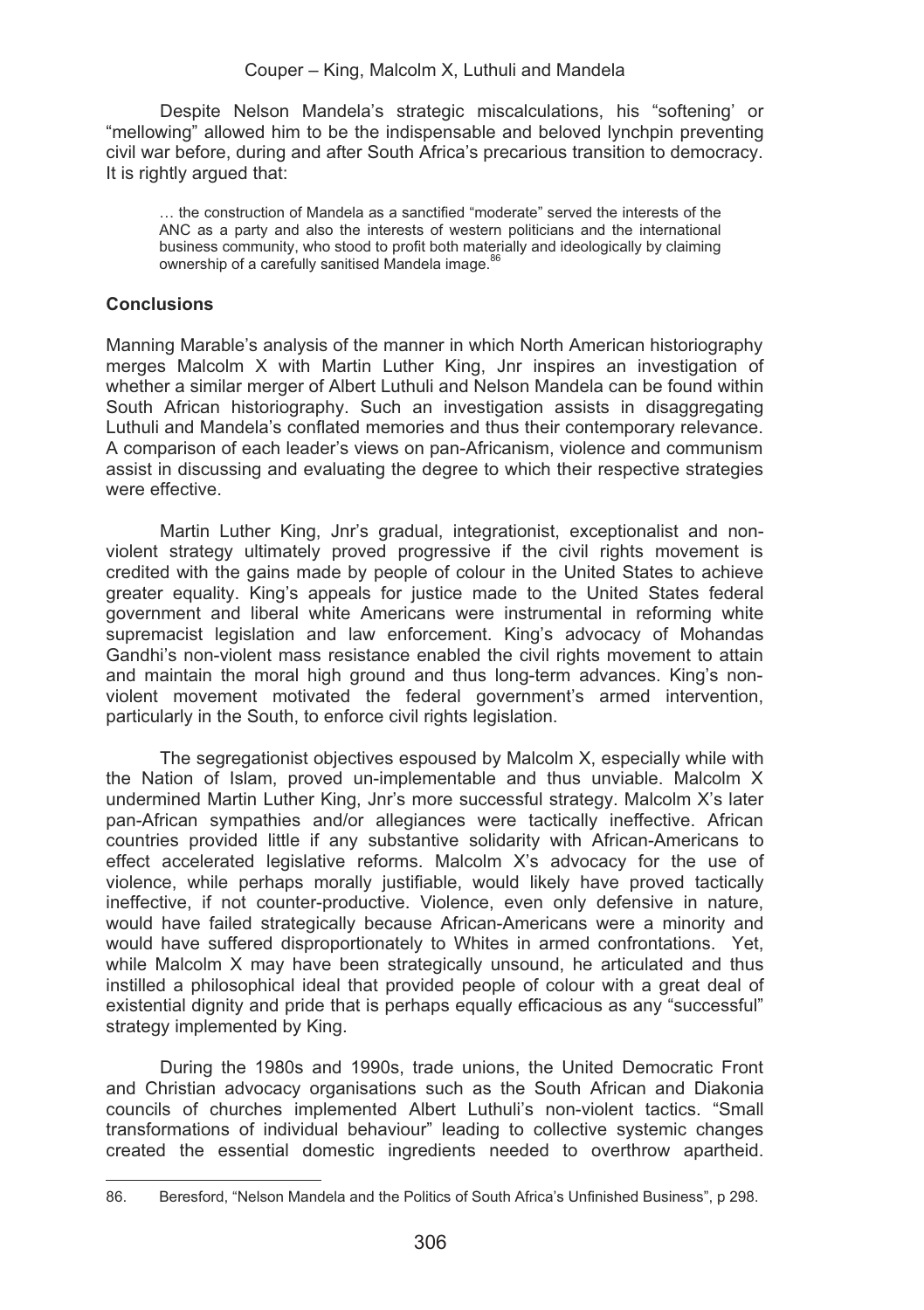Luthuli's 1960s appeals to the western democracies, when combined with domestic fundamentals, bore fruit because they added additional international solidarity that catalysed apartheid's implosion. Luthuli's non-violent strategy and desire for a non-revolutionary negotiated settlement ultimately proved efficacious if the 1994 settlement to form a government of National Unity brokered in large part by Frederik de Klerk and Nelson Mandela is credited with the gains made by people of colour in South Africa to achieve greater equality. In the end, South Africa's first democratically elected government that today celebrates 20 years of existence and the gains made by people of colour to achieve great equality owe as much, if not more, to Luthuli than to Mandela.

Nelson Mandela's resort to revolutionary violence as implemented by MK proved unattainable and thus unviable. Mandela undermined Albert Luthuli's more successful strategy. Western democracies (notably Great Britain and the United States) were indifferent to the ANC's appeals for justice due to the National Party's commitment to fight communism. Mandela's launch of MK fostered the ANC's cooperation with communist dictatorships and thus also engendered the National Party and western democracies' continued intransigence against the liberation movement until the end of the Cold War. Ironically, Mandela, Thabo Mbeki, Jacob Zuma and a host of other Marxist/communist-aligned ANC leaders adopted, and in part fought a civil war against, the same free market economic policies that the IFP advocated. Mandela's pan-African appeals were ultimately unsuccessful as young African nations lacked sufficient political, economic or military prowess to dislodge the apartheid regime. The apartheid regime politically compromised the Frontline States and they served as a geographical buffer preventing armed incursions into South Africa by armed liberation forces. While Mandela may have been strategically unsound, he articulated and instilled a militancy and fostered a degree of agency within people of colour that was perhaps as equally effective as the nonviolent strategy initially implemented by Luthuli in 1951, abandoned by Mandela in 1961, later revived by domestic and international constituencies in the 1980s and 1990s and then capitalised upon by the ANC in 1994.

# **Abstract**

Biographer Manning Marable argues that the "tendency of historical revisionism" posthumously interprets Malcolm X "through the powerful lens of Martin Luther King, Jr" and in doing so, is "unfair" to both. A similar dynamic can be observed within the South African context when Nelson Mandela is interpreted "through the powerful lens" of Albert Luthuli. The conflation is exacerbated when Luthuli is likewise "interpreted through the powerful lens" of Mandela; that for which each stood is inaccurately attributed to the other. Luthuli is wrongly portrayed as a supporter of armed revolution and Mandela is wrongly portrayed as an ideological descendant of Luthuli (of the same ilk as King and Mohandas Gandhi). King and Malcolm X differed on the tactical and moral utility of violence in the struggle for human rights as did Luthuli and Mandela. As political rivals, Malcolm X politically undermined King and Mandela politically undermined Luthuli. The author compares and contrasts King and Malcolm X's respective views to develop themes related to the efficacy of pan-Africanism, violence and communism and identifies parallel themes in Luthuli and Mandela's views. The recent revelation following Mandela's death that he held membership in the South African Communist Party and served on its Central Committee during the early 1960s adds to the relevance of further examining how these icons are remembered and what role they played in South Africa's liberation from oppression.